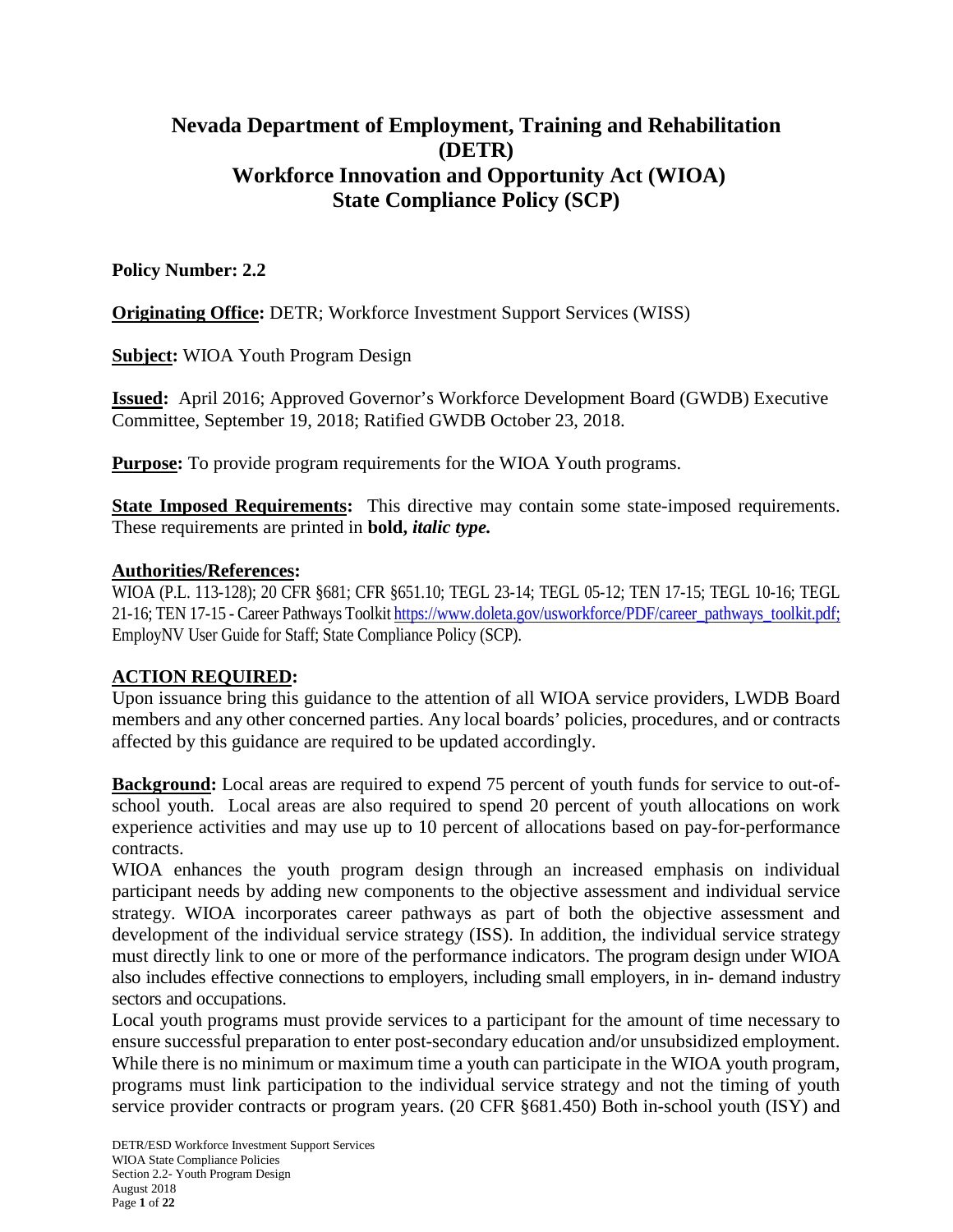out-of school youth (OSY) are eligible for youth services. (WIOA sec. 3(18)). Reference SCP 2.1 for participant eligibility for services.

# **Policy and Procedure:**

## **Registration and Enrollment/Participation: (20 CFR §681.320)**

The process for collecting information to support a determination of eligibility. Youth seeking more than minimal assistance from staff in taking the next steps toward self-sufficiency employment must be registered and determined eligible. Registration can be done electronically, through an interview, or through an individual's application.

Enrollment/Participation is the point at which the individual has been determined eligible for program services and has received or is receiving WIOA services other than self-service or informational service. Youth participants must receive an objective assessment and have an individual service strategy (ISS) developed based on the needs of the particular youth at time of participation.

- (a) to participate in youth programs, participants must enroll in the WIOA youth program.
- (b) Enrollment in this case requires:
	- (1) The collection of information to support an eligibility determination;
	- (2) The provisions of an objective assessment;
	- (3) Development of an individual service strategy; and
	- (4) Participation in any of the fourteen WIOA youth program elements.

## **Assessments/Initial Requirements: (WIOA Sec. 129(c)(1)(B), 20 CFR §681.290, TEGL 21-16)**

Assessment is a process that identifies service needs. The WIOA youth program design requires an objective assessment of academic levels, goals, interests, skills levels, abilities, aptitudes, and supportive service needs; it also measures barriers and strengths. It includes a review of basic and occupational skills, prior work experience, employability potential, and developmental needs. Assessment results are used to develop the Individual Service Strategy (ISS). The requirements of the objective assessment or the individual service strategy is not required if the program provider determines that it is appropriate to use a recent objective assessment or individual service strategy that was developed under another education or training program.

Local programs must use assessment instruments that are valid and appropriate for the target population, and must provide reasonable accommodation in the assessment process, if necessary, for individuals with disabilities. Career-Related Assessments include but not limited to assessments of prior work experience, employability, interests, and aptitudes.

Assessments must also consider a youth's strengths rather than just focusing on areas that need improvement. *The LWDB must have written policy to define the acceptable assessment tools and versions of those tools.*

## **Individual Service Strategy (ISS**)**: (20 CFR §681.320 & 681.420)**

Development and updating as necessary of an ISS is required for each participant. An ISS must be directly linked to one or more of the indicators of performance, and identifies a career pathway which includes education and employment goals.

## *Local Boards must have written policy as to plan content, updates and inclusion in the participant case file or MIS.*

**Elements, Requirements and Program Design: (WIOA Sec. 129(c)(1)-(8), 20 CFR §681.420)**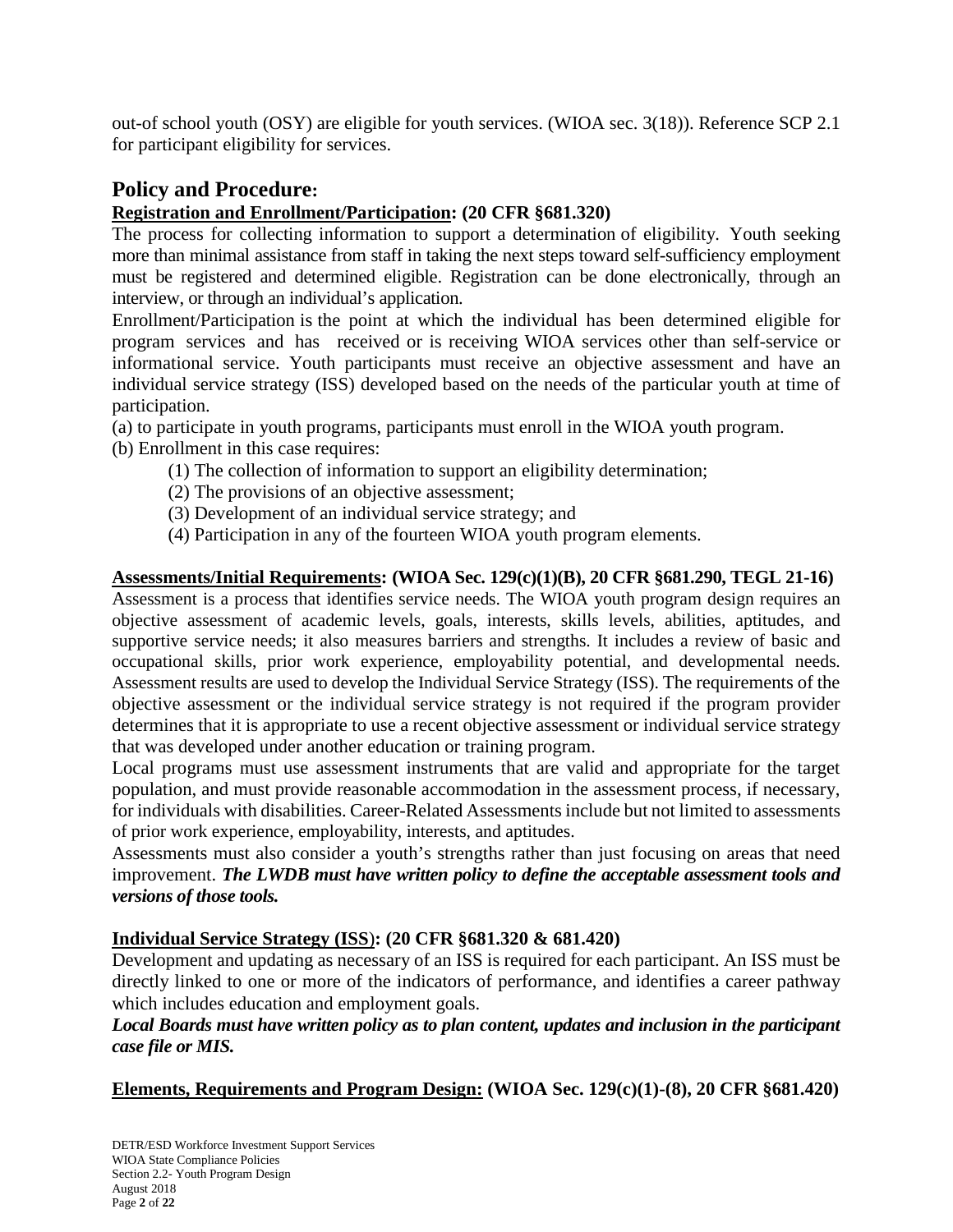(1) PROGRAM DESIGN.—Funds allocated to a local area for eligible youth under section 128(b) shall be used to carry out, for eligible youth, programs that—

(A) provide an objective assessment of the academic levels, skill levels, and service needs of each participant, which assessment shall include a review of basic skills, occupational skills, prior work experience, employability, interests, aptitudes (including interests and aptitudes for nontraditional jobs), supportive service needs, and developmental needs of such participant, for the purpose of identifying appropriate services and career pathways for participants, except that a new assessment of a participant is not required if the provider carrying out such a program determines it is appropriate to use a recent assessment of the participant conducted pursuant to another education or training program;

(B) develop service strategies for each participant that are directly linked to 1 or more of the indicators of performance described in section  $116(b)(2)(A)(ii)$ , and that shall identify career pathways that include education and employment goals (including, in appropriate circumstances, nontraditional employment), appropriate achievement objectives, and appropriate services for the participant taking into account the assessment conducted pursuant to subparagraph (A), except that a new service strategy for a participant is not required if the provider carrying out such a program determines it is appropriate to use a recent service strategy developed for the participant

under another education or training program;

(C) provide—

- i. activities leading to the attainment of a secondary school diploma or its recognized equivalent, or a recognized postsecondary credential;
- ii. preparation for postsecondary educational and training opportunities;
- iii. strong linkages between academic instruction (based on State academic content and student academic achievement standards established under section 1111 of the Elementary and Secondary Education Act of 1965 (20 U.S.C. 6311)) and occupational education that lead to the attainment of recognized postsecondary credentials;
- iv. preparation for unsubsidized employment opportunities, in appropriate cases; and
- v. effective connections to employers, including small employers, in indemand industry sectors and occupations of the local and regional labor markets; and

(D) at the discretion of the local board, implement a pay-for-performance contract strategy for elements described in paragraph (2), for which the local board may reserve and use not more than 10 percent of the total funds allocated to the local area under section 128(b).

(2) PROGRAM ELEMENTS.—In order to support the attainment of a secondary school diploma or its recognized equivalent, entry into postsecondary education, and career readiness for participants, the programs described in paragraph (1) shall provide elements consisting of—

(A) tutoring, study skills training, instruction, and evidence- based dropout prevention and recovery strategies that lead to completion of the requirements for a secondary school diploma or its recognized equivalent (including a recognized certificate of attendance or similar document for individuals with disabilities) or for a recognized postsecondary credential;

(B) alternative secondary school services, or dropout recovery services, as appropriate;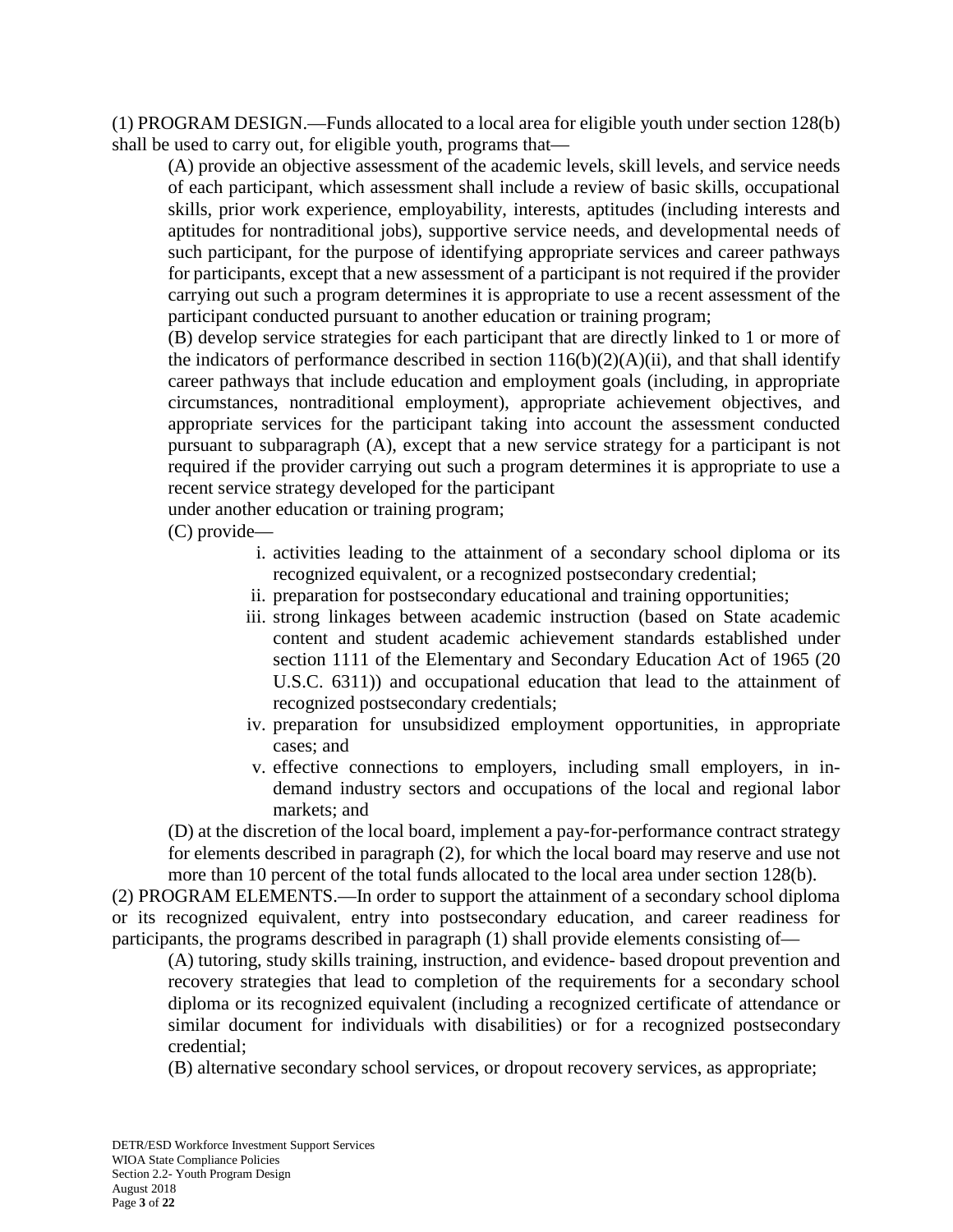(C) paid and unpaid work experiences that have as a component academic and occupational education, which may include—

(i) summer employment opportunities and other employment opportunities available throughout the school year;

(ii) pre-apprenticeship programs;

(iii) internships and job shadowing; and

(iv) on-the-job training opportunities;

(D) occupational skill training, which shall include priority consideration for training programs that lead to recognized postsecondary credentials that are aligned with in-demand industry sectors or occupations in the local area involved, if the local board determines that the programs meet the quality criteria described in section 123;

(E) education offered concurrently with and in the same context as workforce preparation activities and training for a specific occupation or occupational cluster;

(F) leadership development opportunities, which may include community service and peercentered activities encouraging responsibility and other positive social and civic behaviors, as appropriate;

(G) supportive services;

(H) adult mentoring for the period of participation and a subsequent period, for a total of not less than 12 months;

(I) follow-up services for not less than 12 months after the completion of participation, as appropriate;

(J) comprehensive guidance and counseling, which may include drug and alcohol abuse counseling and referral, as appropriate;

(K) financial literacy education;

(L) entrepreneurial skills training;

(M) services that provide labor market and employment information about in-demand industry sectors or occupations available in the local area, such as career awareness, career counseling, and career exploration services; and

(N) activities that help youth prepare for and transition to postsecondary education and training.

### (3) ADDITIONAL REQUIREMENTS.—

(A) INFORMATION AND REFERRALS.—Each local board shall ensure that each participant shall be provided—

(i) information on the full array of applicable or appropriate services that are available through the local board or other eligible providers or one-stop partners, including those providers or partners receiving funds under this subtitle; and

(ii) referral to appropriate training and educational programs that have the capacity to serve the participant either on a sequential or concurrent basis.

(B) APPLICANTS NOT MEETING ENROLLMENT REQUIREMENTS.—

Each eligible provider of a program of youth workforce investment activities shall ensure that an eligible applicant who does not meet the enrollment requirements of the particular program or who cannot be served shall be referred for further assessment, as necessary, and referred to appropriate programs in accordance with subparagraph (A) to meet the basic skills and training needs of the applicant.

(C) INVOLVEMENT IN DESIGN AND IMPLEMENTATION.—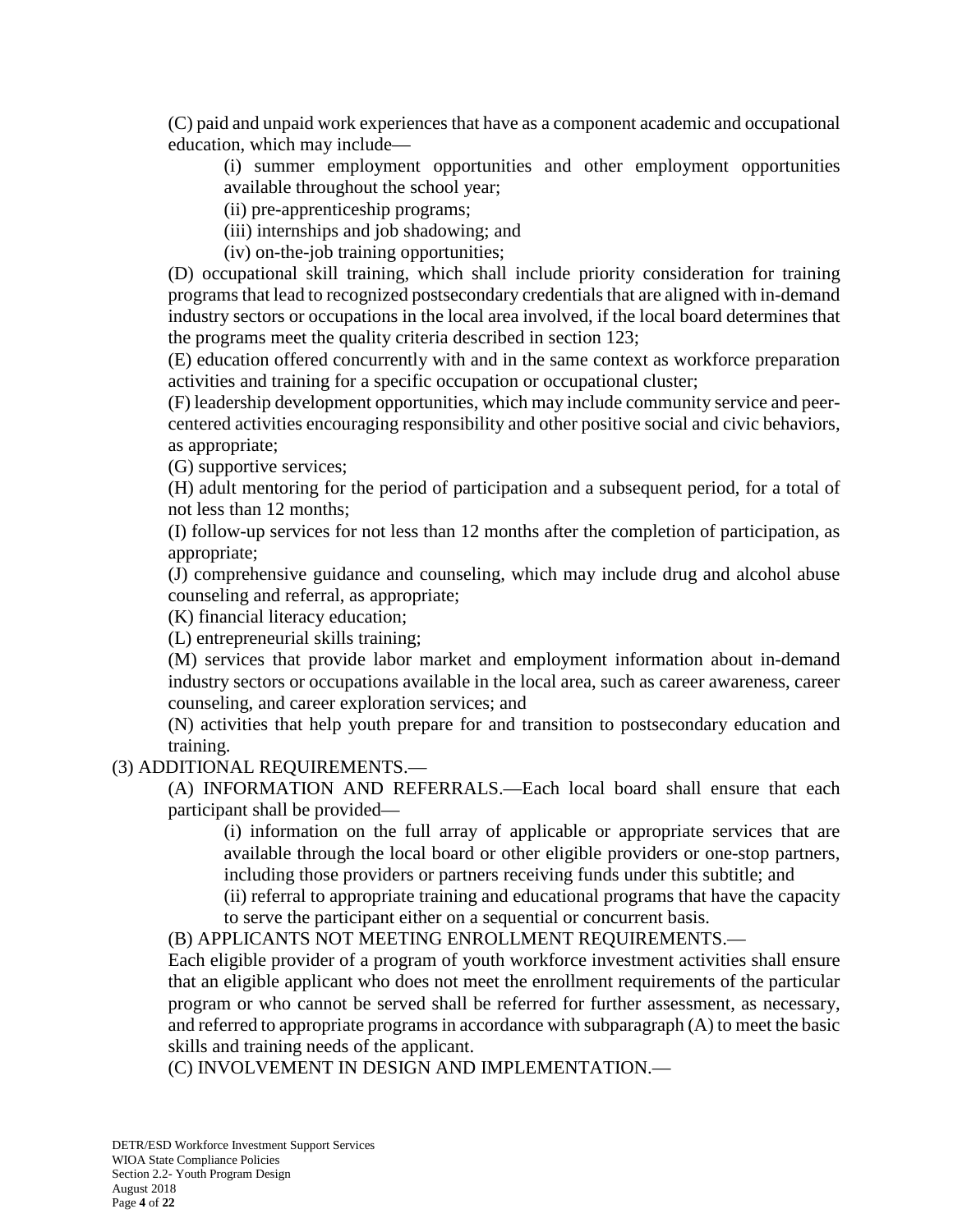The local board shall ensure that parents, participants, and other members of the community with experience relating to programs for youth are involved in the design and implementation of the programs described in paragraph (1).

(4) PRIORITY.—Not less than 20 percent of the funds allocated to the local area as described in paragraph (1) shall be used to provide in-school youth and out-of-school youth with activities under paragraph  $(2)(C)$ .

(5) RULE OF CONSTRUCTION.—Nothing in this chapter shall be construed to require that each of the elements described in subparagraphs of paragraph (2) be offered by each provider of youth services.

(6) PROHIBITIONS.—

(A) PROHIBITION AGAINST FEDERAL CONTROL OF EDUCATION.—

No provision of this Act shall be construed to authorize any department, agency, officer, or employee of the United States to exercise any direction, supervision, or control over the curriculum, program of instruction, administration, or personnel of any educational institution, school, or school system, or over the selection of library resources, textbooks, or other printed or published instructional materials by any educational institution, school, or school system.

(B) NONINTERFERENCE AND NONREPLACEMENT OF REGULAR

ACADEMIC REQUIREMENTS.—No funds described in paragraph (1) shall be used to provide an activity for eligible youth who are not school dropouts if participation in the activity would interfere with or replace the regular academic requirements of the youth.

(7) LINKAGES.—In coordinating the programs authorized under this section, local boards shall establish linkages with local educational agencies responsible for services to participants as appropriate.

(8) VOLUNTEERS.—The local board shall make opportunities available for individuals who have successfully participated in programs carried out under this section to volunteer assistance to participants in the form of mentoring, tutoring, and other activities.

# **Required Youth Services (WIOA Sec.129(c)(2), 20 CFR §681.460 & 681.470)**

In order to support the attainment of a secondary school diploma or its recognized equivalent, entry into postsecondary education, and career readiness for participants, the programs described in paragraph WIOA Sec.  $129(c)(1)$  shall provide the following elements.

Local programs must make each of the following fourteen services available to youth participants. Local programs have the discretion to determine what specific program services a youth participant receives based on the participant's objective assessment and individual service strategy. Each service must be addressed on an individual basis, avoiding a cookie cutter approach. Documentation must communicate the need or lack thereof of each program element. Local programs may leverage partner resources to provide some of the readily available program elements they themselves do not offer. When doing so, the Local area must ensure that if a program element is not funded with WIOA title I youth funds, the local program has an agreement in place with the partner organization to ensure that the element is closely connected and coordinated with the WIOA youth program:

(1) Tutoring, study skills training, instruction and evidence-based dropout prevention and recovery strategies that lead to completion of the requirements for a secondary school diploma or its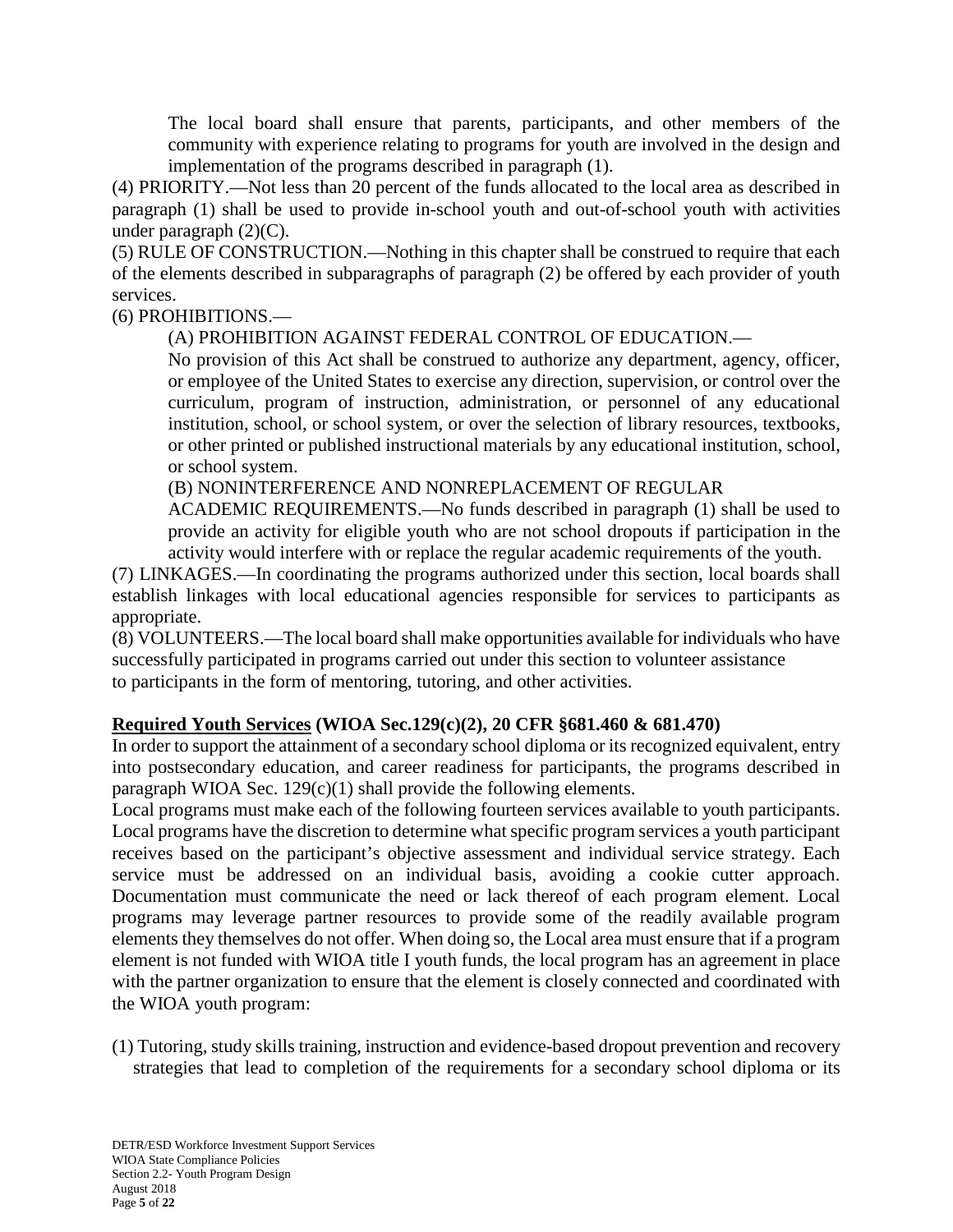recognized equivalent (including a recognized certificate of attendance or similar document for individuals with disabilities) or for a recognized postsecondary credential;

- (2) Alternative secondary school services, or dropout recovery services, as appropriate;
- (3) Paid and unpaid work experiences that have academic and occupational education as a component of the work experience, which may include the following types of work experiences:
	- (i) Summer employment opportunities and other employment opportunities available
	- throughout the school year; [20 CFR §681.620]
	- (ii) Pre-apprenticeship programs; [20 CFR §681.480]
	- (iii) Internships and job shadowing; and
	- (iv) On-the-job training opportunities; [WIOA Sec. 3(44), 20 CFR §680.700]
- (4) Occupational skill training, which includes priority consideration for training programs that lead to recognized post-secondary credentials that align with in-demand industry sectors or occupations in the local area involved, if the Local Board determines that the programs meet the quality criteria described in WIOA sec. 123, §681.540;
- (5) Education offered concurrently with and in the same context as workforce preparation activities and training for a specific occupation or occupational cluster;
- (6) Leadership development opportunities, including community service and peer-centered activities encouraging responsibility and other positive social and civic behaviors, §681.520, §681.530;
- (7) Supportive services, including the services listed in § 681.570;
- (8) Adult mentoring for a duration of at least 12 months, that may occur both during and after program participation, §681.490;
- (9) Follow-up services for not less than 12 months after the completion of participation, as provided in §681.580;
- (10) Comprehensive guidance and counseling, which may include drug and alcohol abuse counseling, as well as referrals to counseling, as appropriate to the needs of the individual youth, §681.510;
- (11) Financial literacy education, §681.500;
- (12) Entrepreneurial skills training, §681.560;
- (13) Services that provide labor market and employment information about in-demand industry sectors or occupations available in the local area, such as career awareness, career counseling, and career exploration services; and
- (14) Activities that help youth prepare for and transition to post-secondary education and training.

## **Local Plan Requirements**

The local plan must describe the design framework for youth programs in the local area, and how the fourteen program elements required in 20 CFR §681.460 are to be made available within that framework. Reference SCP 1.2.

### **Standing Youth Committees (20 CFR §681.100-120)**

WIOA eliminates the requirement for Local Boards to establish a youth council. However, the Local Board may choose to establish a standing committee to provide information and to assist with planning, operational, oversight, and other issues relating to the provision of services to youth. If the Local Board does not designate a standing youth committee, it retains responsibility for all aspects of youth formula programs.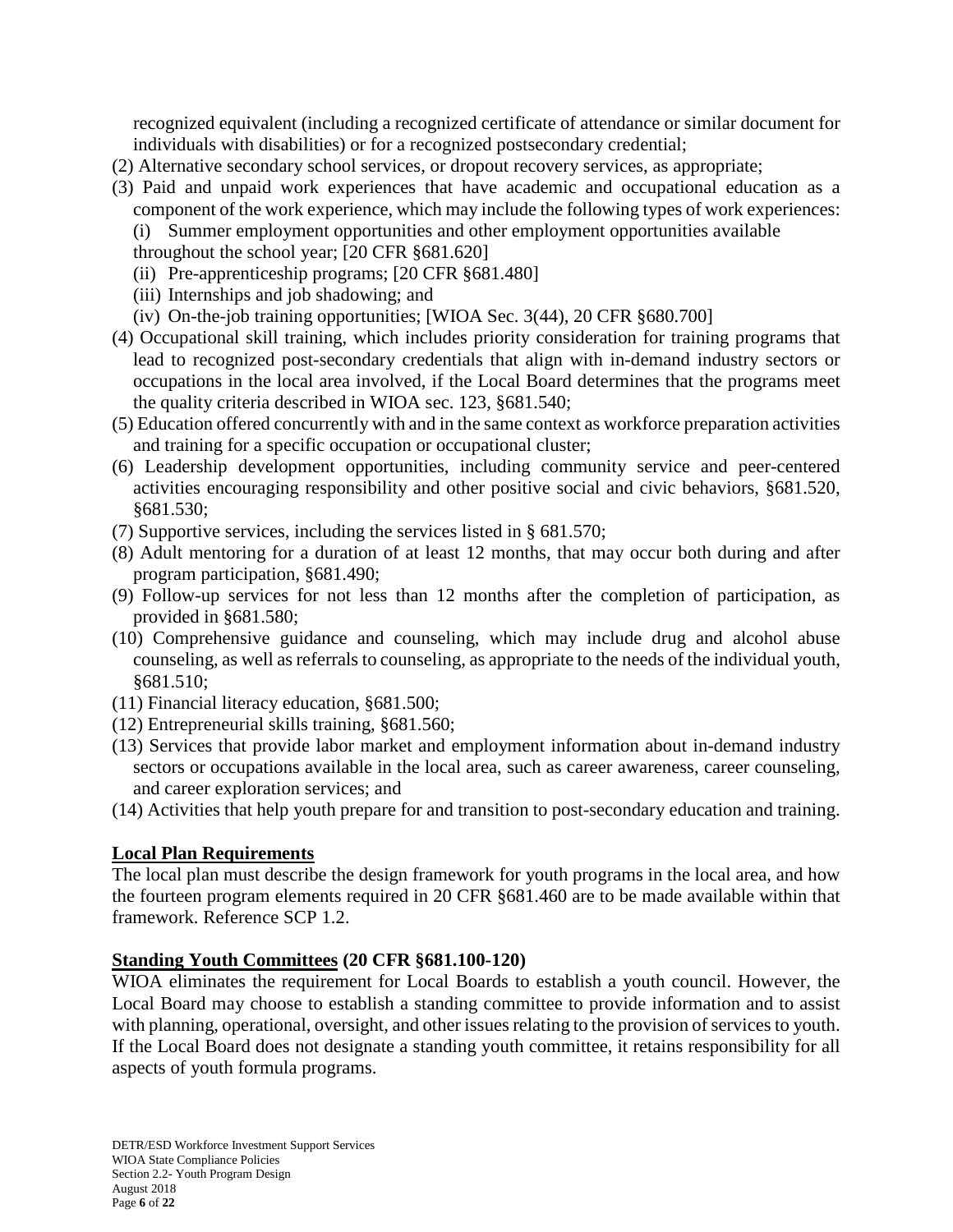If a Local Board decides to form a standing youth committee, the committee must include a member of the Local Board, who chairs the committee, members of community based organizations with a demonstrated record of success in serving eligible youth and other individuals with appropriate expertise and experience who are not members of the Local Board (WIOA Secs.  $107(b)(4)(A)$ .

The committee should reflect the needs of the local area. The committee members appointed for their experience and expertise may bring their expertise to help the committee address the employment, training, education, human and supportive service needs of eligible youth including out-of-school youth. Members may represent agencies such as education, training, health, mental health, housing, public assistance, and justice, or be representatives of philanthropic or economic and community development organizations, and employers. The committee may also include parents, participants, and youth. (WIOA sec.  $129(c)(3)(C)$ )

A Local Board may designate an existing entity such as an effective youth council as the standing youth committee if it fulfills the requirements above in paragraph (a) of this section. (20 CFR **§**681.110) Reference 20 CFR **§**681.120 for specific duties.

Under the direction of the Local Board, a standing youth committee may:

(a) Recommend policy direction to the Local Board for the design, development, and implementation of programs that benefit all youth;

(b) Recommend the design of a comprehensive community workforce development system to ensure a full range of services and opportunities for all youth, including disconnected youth;

(c) Recommend ways to leverage resources and coordinate services among schools, public programs, and community-based organizations serving youth;

(d) Recommends ways to coordinate youth services and recommend eligible youth service providers; and

(e) Provide on-going leadership and support for continuous quality improvement for local youth programs;

(f) Assist with planning, operational, and other issues relating to the provision of services to youth; and

(g) If so delegated by the Local Board after consultation with the CEO, oversee eligible youth providers, as well as other youth program oversight responsibilities.

# **Selecting Eligible Youth Providers (WIOA Sec. 123, 20 CFR §681.400)**

(a) As provided in WIOA sec. 123, the Local Board must identify eligible providers of youth workforce investment activities in the local area by awarding grants or contracts on a competitive basis, except as provided below in paragraph (a)(3) of this section, based on the recommendation of the youth standing committee, if they choose to establish a standing youth committee and assign it that function. If such a committee is not established for the local area, this responsibility falls to the Local Board.

(1) Local areas must include the criteria used to identify youth providers in the State Plan (including such quality criteria established by the Governor for a training program that leads to a recognized post-secondary credential) taking into consideration the ability of the provider to meet the performance accountability measures based on primary indicators of performance for youth programs.

(2) Local areas must conduct a full and open competition to secure youth service providers according to the Federal procurement guidelines at 2 CFR parts 200 and 2900, in addition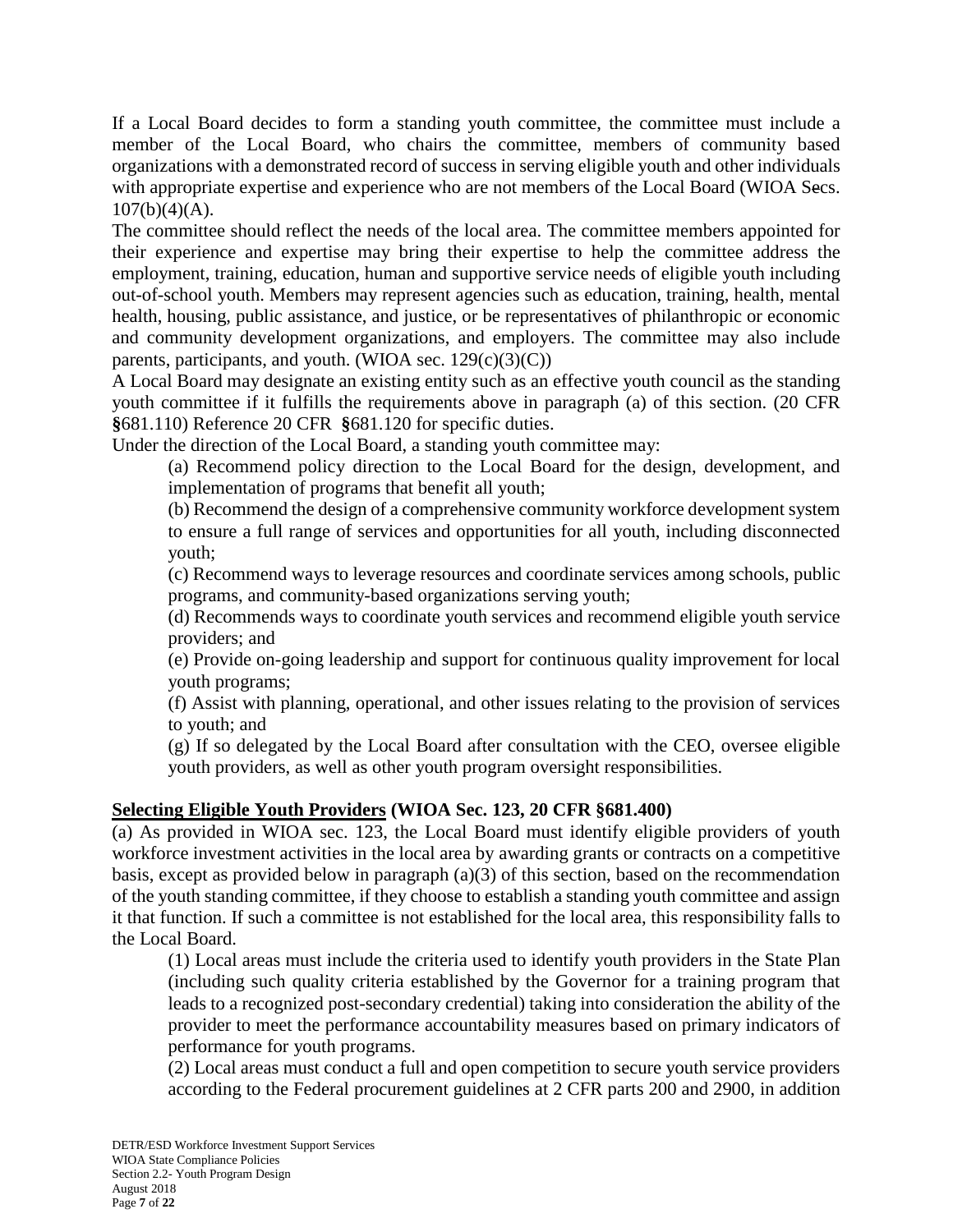to applicable State and local procurement laws.

(3) Where the Local Board determines there is an insufficient number of eligible providers of youth workforce investment activities in the local area, such as a rural area, the Local Board may award grants or contracts on a sole source basis (WIOA sec. 123(b)).

(b) The requirement in WIOA sec. 123 that eligible providers of youth services be selected by awarding a grant or contract on a competitive basis does not apply to the design framework services when these services are more appropriately provided by the grant recipient/fiscal agent. Design framework services include intake, objective assessments and the development of individual service strategy, case management, and follow-up services.

## **Work Experience Priority: (WIOA Sec. 129(c)(4), 20 CFR §681.590**

Local youth programs must expend not less than twenty percent (20%) of the funds allocated to them to provide in-school youth and out-of-school youth with paid and unpaid work experience that fall under the categories listed in §681.460(a)3, §681.600, sec.129(c)(4). Local programs must track expenditures including wages and staff costs for the development and management of the Work Experience as part of the local WIOA youth financial reporting. Calculations are based on the total area youth funds spent on work experiences rather than calculated separately for In School Youth and Out of School Youth. Local area Administrative costs are not subject to the expenditure requirement. See **Program Elements Defined**

## **Performance: (WIOA Sec. 116(b)(2)(A)(ii), 20 CFR §361.155)**

(a) PRIMARY INDICATORS FOR ELIGIBLE YOUTH.—

The primary indicators of performance for the youth program authorized under chapter 2 of subtitle B shall consist of—

(1) the percentage of program participants who are in education or training activities, or in unsubsidized employment, during the second quarter after exit from the program;

(2) the percentage of program participants who are in education or training activities, or in unsubsidized employment, during the fourth quarter after exit from the program; and

(3) the primary indicators of performance described in sub-clauses (III) through (VI) of subparagraph (A)(i) of the citation above.

NOTE: Please reference TEGL 10-16 for additional details in program performance.

# **Indicators Relating to Credential: (WIOA Sec. 116(b)(2)(A)(iii)**

For purposes of clause (i)(IV), or clause (ii)(III) with respect to clause (i)(IV), program participants who obtain a secondary school diploma or its recognized equivalent shall be included in the percentage counted as meeting the criterion under such clause only if such participation, in additions to obtaining such diploma or it's recognized equivalent, have obtained or retained employment or are in an education or training program leading to a recognized postsecondary credential within 1 year after exit from the program.

## **Reporting Requirements: (20 CFR §683.300)**

The WIOA Participant Individual Record Layout (PIRL), formally known as the WIASRD, provides standardized set of data elements, definitions, and reporting instructions that will be used to describe the characteristics, activities, and outcomes of WIOA participants. States and local areas will be required to collect participant information that corresponds with the data elements and descriptions delineated within the PIRL. Once collected, the information will then be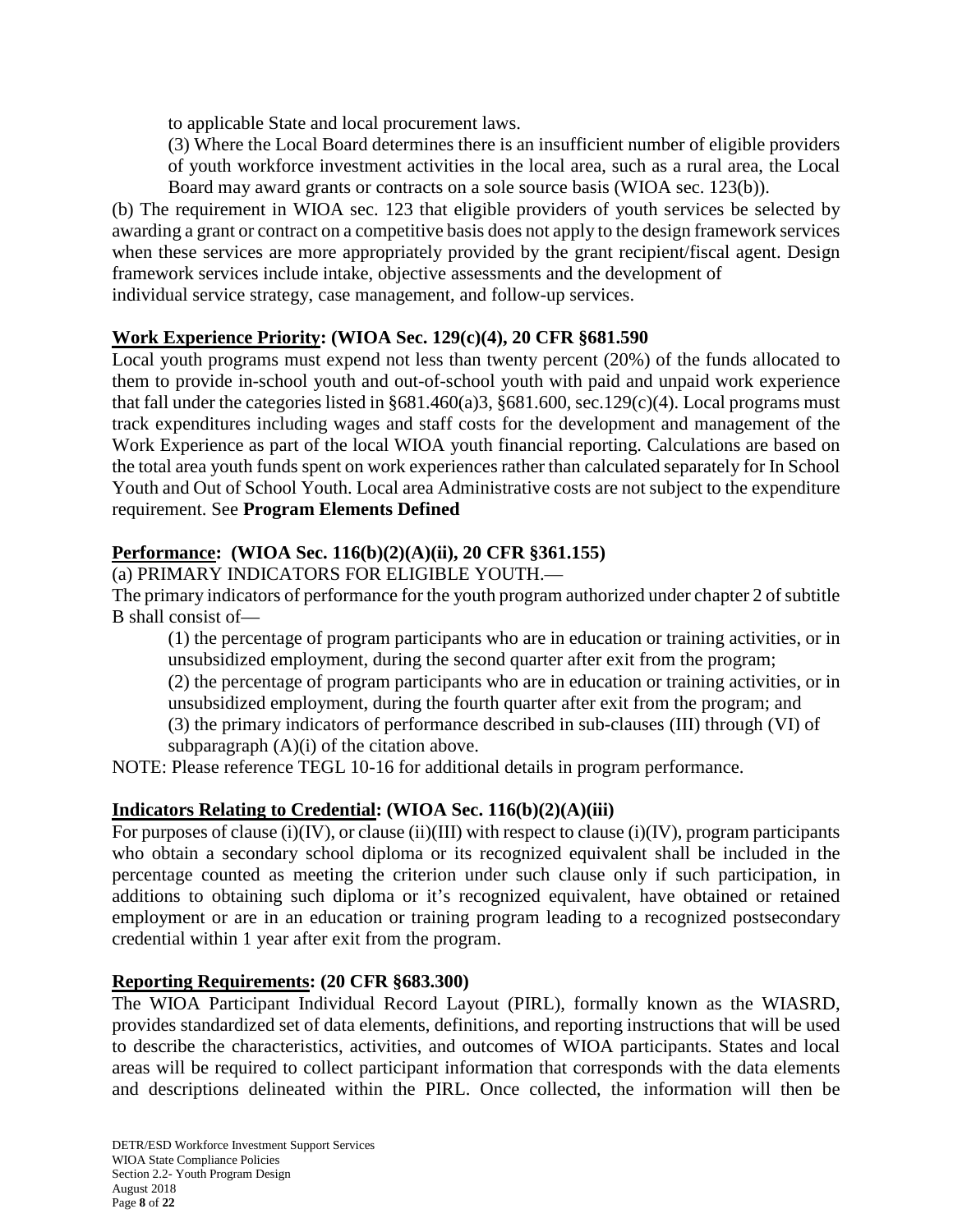aggregated according to the conditions outlined in the WIOA Data Element Specifications. This document details the common data elements and technical specifications necessary for calculation of the State and Local Area performance report elements and will be used in reporting across all core programs.

## **Data Collection/Recordkeeping: (WIOA Sec. 185, 20 CFR §683.220)**

All information required by federal, state, and local reporting requirements must be collected for each youth participant, including documentation of each eligibility piece, including employment authorization, those required by DOL's Data Element Validation (DEV), forms identifying participation/costs toward the individuals training, support services or incentive payments and as required for the types of service the individual has received. Each item data point must be clearly defined in case notes/MIS.

*The local boards are required to establish written policy for data collection and handling to ensure the quality and integrity of data over time. This includes standards for data verification, data validation and data security. The purpose is to ensure resulting electronic databases, participant files and reports are certifiably accurate up to and including participant exit and through all storage requirements.*

Reference State Compliance Policy (SCP) 2.1, 5.4, EmployNV User Guide for Staff, Attachment A of this document, and Local Board procedures for Record Retention Requirements.

## **Data Element Validation Requirements: (DEV) (20 CFR §677.240)**

Data element validation ensures that the data elements in participant records used to calculate aggregate reports are accurate by reviewing samples of participant records against source documentation to ensure compliance with federal definitions. DEV requirements are communicated through issuance of Department of Labor's Employment and Training Administration Advisory System in Training and Employment Guidance Letters (TEGL's).

# **Definitions:**

## **Activities to Prepare For Transition to Post-Secondary Education and Training:**

*Local Boards must have written policy addressing accessible local area programs to address this need.*

## **Adult Mentoring: (20 CFR §681.490)**

(a) Adult mentoring for youth must:

(1) Last at least 12 months and may take place both during the program and following exit from the program;

(2) Be a formal relationship between a youth participant and an adult mentor that includes structured activities where the mentor offers guidance, support, and encouragement to develop the competence and character of the mentee; and

(3) While group mentoring activities and mentoring through electronic means are allowable as part of the mentoring activities, at a minimum, the local youth program must match the youth with an individual mentor with whom the youth interacts on a face-to-face basis.

(b) Mentoring may include workplace mentoring where the local program matches a youth participant with an employer or employee of a company.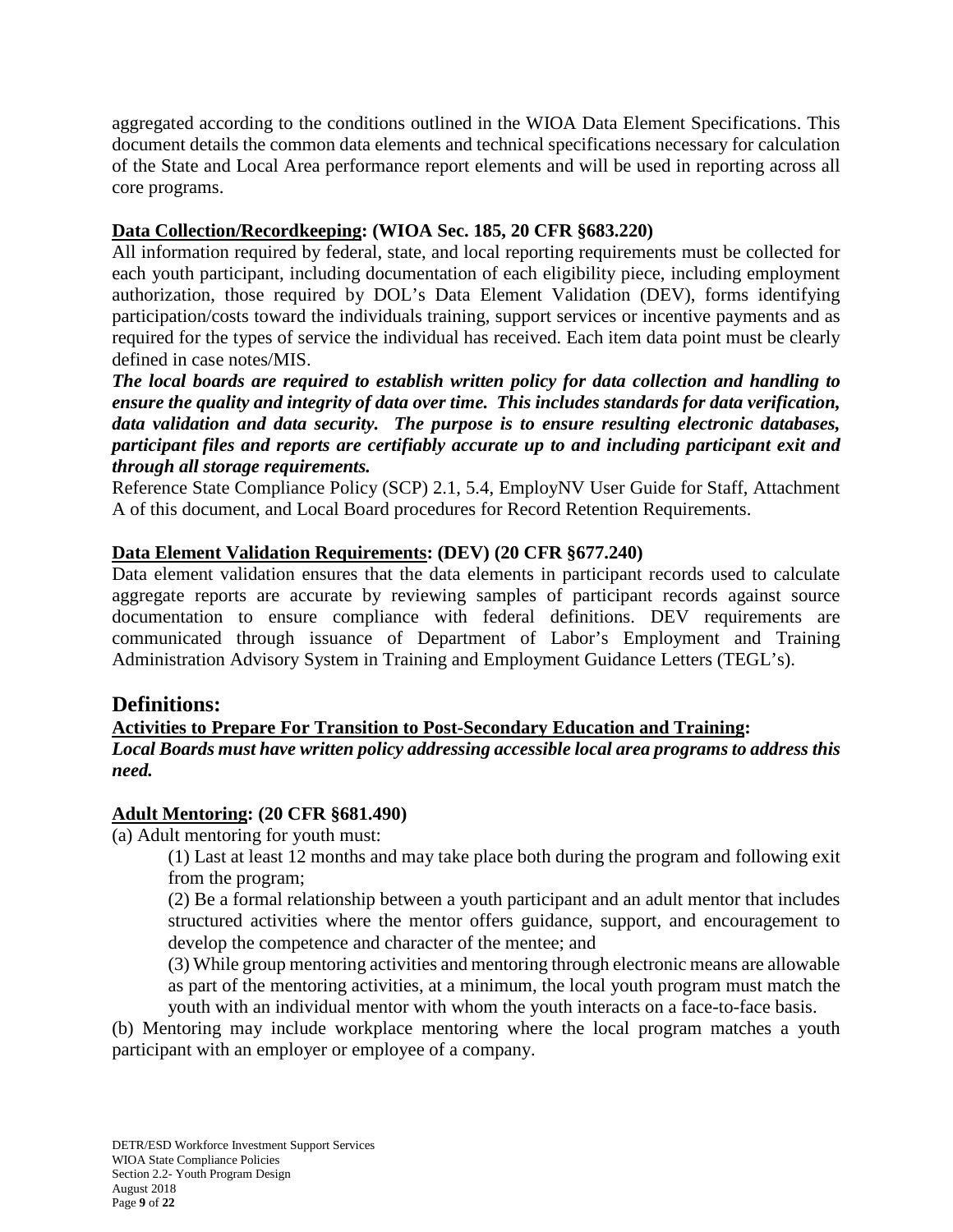## **Alternative Secondary School Service/Drop Out Recovery**: (**TEGL 21-16)**

Under 20 CFR §681.460 (a)(2), alternative secondary school services, such as basic education skills training, individualized academic instruction, and English as a Second Language training, are those that assist youth who have struggled in traditional secondary education. Dropout recovery services, such as credit recovery, counseling, and educational plan development, are those that assist youth who have dropped out of school. While the activities within both types of services may overlap, each are provided with the goal of helping youth to re-engage and persist in education that leads to the completion of a recognized high school equivalent.

An alternative educational setting that may stimulate interest and result in accelerated course completion options. These could include a web based setting. When training and education programs do not accommodate the needs of participants, they drop out. Developing career pathways-oriented education programs that support the unique needs of targeted populations helps with drop out recovery.

**Attending Any School:** Defined as an individual attending any high school program seeking a high school diploma.

## **Basic Skills Deficient: (WIOA Sec. 3(5), 20 CFR §681.290)**

WIOA Sec. 3(5) defines "basic skills deficient" as an individual: who has English reading, writing, or computing skills at or below the 8th grade (8.9 or lower) level.

### *It is expected that basic skills deficient will be determined using an objective, valid and reliable assessments such as Test for Adult Basic Education (TABE) or Comprehensive Adult Student Assessment System (CASAS).*

(a) As defined in  $\S$  681.210(c)(3), a youth is "basic skills deficient" if they:

(1) Have English reading, writing, or computing skills at or below the  $8<sup>th</sup>$  grade level on a generally accepted standardized test; or

(2) Are unable to compute or solve problems, or read, write, or speak English at a level

necessary to function on the job, in the individual's family, or in society. (WIOA sec. 3(5)) (b) The State or Local Board must establish its policy on paragraph (a)(2) of this section in its respective State or local plan.

(c) In assessing basic skills, local programs must use assessment instruments that are valid and appropriate for the target population, and must provide reasonable accommodation in the assessment process, if necessary, for people with disabilities.

**NOTE:** *If service providers determine a participant is basic skills deficient, the ISS and case notes must identify the methods to reduce or alleviate the deficiency or deficiencies and record the benchmarks of improvement as appropriate in the MIS.*

*LWDB should have policy addressing the appropriate procedures to reduce or alleviate the identified deficiencies.*

## **Basic Skills Deficient Assessment Tools: (20 CFR §681.290(c))**

As referenced above, Local Boards must determine, *in policy*, generally accepted standardized tests that are valid and appropriate for the target population and which calculate the desired measures with set bench marks for assessment results.

*Regardless of which assessment is used, documentation of the assessment and results must be maintained in the hard case file/MIS upload/link/scan/documents function and documented in the MIS case note.*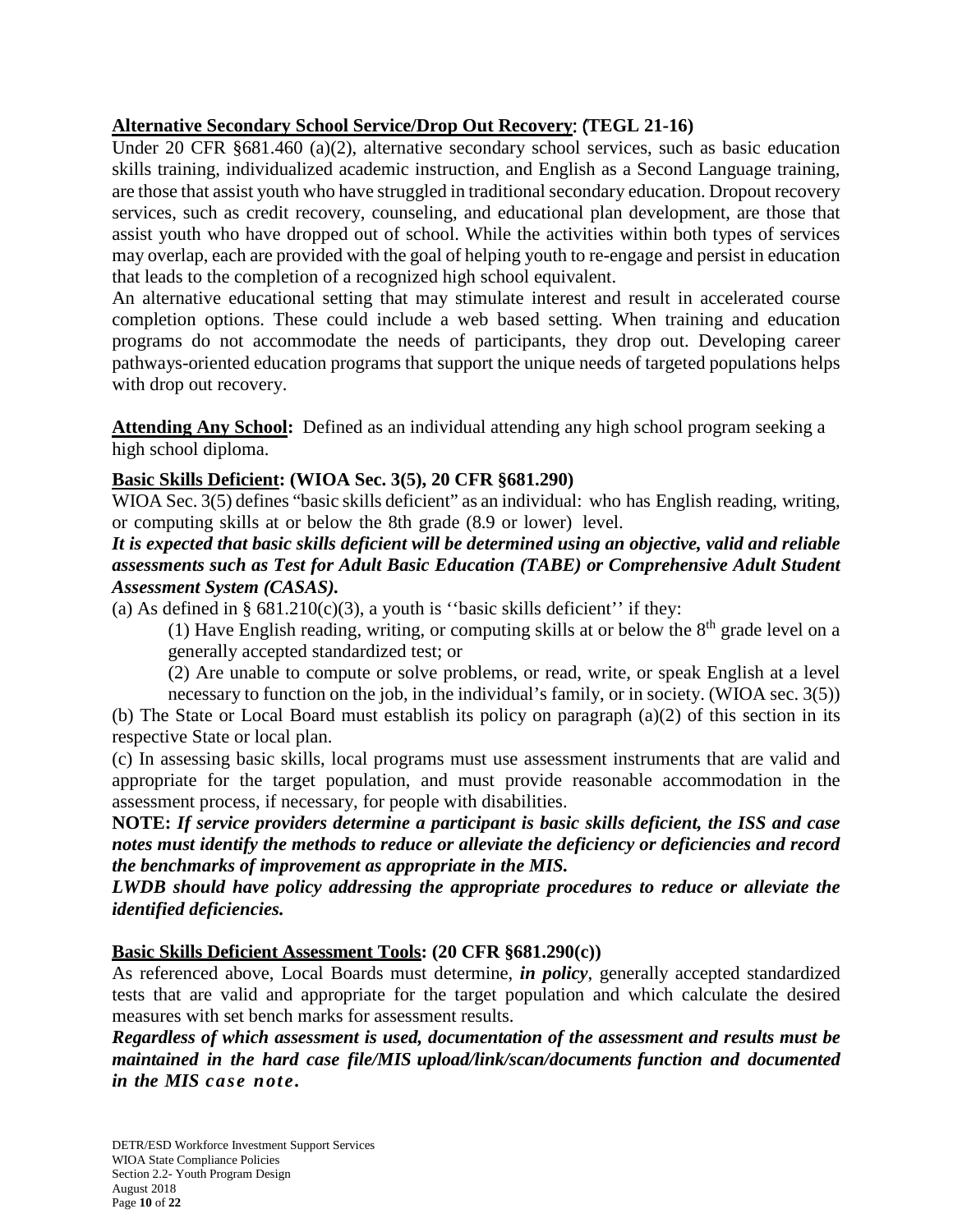# **Career Pathways: (TEN 17-15 Career Pathways Toolkit)**

Individualized learning and career plans and as identified in the Individual Service Strategy (ISS), that includes a process that enhances the relevance of school and out-of-school learning opportunities, and provides the student access to career development opportunities that incorporate self-exploration, career exploration, and career planning and management skill-building activities.

## **Case Management**: **(TEN 17-15 Career Pathways Toolkit)**

Case management is more a process than a service and typically includes non-instructional activities such as navigation to and arrangements for academic, career or personal counseling, financial aid, childcare, housing, and other financial assistance that can be critical to the success and continued engagement of the individual in pursuing their career pathway component.

**Case Note:** Required documenting of participant eligibility criteria, need for services, identification of required barrier(s) to education/employment, progress through all provided eligible services such as: training, support needs, attendance, testing, attainment of Measurable Skills Gains (MSG) and credentials, holds, grades, completions, exits, and follow-up. Case notes are one of the comprehensive tools that document the participant's journey throughout the duration of the program. Case notes are used as a tool to help service providers organize and analyze the information gathered on participants and to communicate case management strategies. Recording case notes is critical because it weaves each service element into the comprehensive service plan.

## **Concurrent Enrollment: (20 CFR §681.430-440)**

(a) individuals who meet the respective program eligibility requirements may participate in adult and youth programs concurrently. Such individuals must be eligible under the youth or adult eligibility criteria applicable to the services received. Local program operators may determine, for these individuals, the appropriate level and balance of services under the youth and adult programs. (b) Local program operators must identify and track the funding streams which pay the costs of services provided to individuals who are participating in youth and adult programs concurrently, and ensure no duplication of services.

(c) Individuals who meet the respective program eligibility requirements for WIOA youth title I and title II may participate in title I youth and title II concurrently.

A local program should determine the appropriate program for the participant based on the service needs of the participant and if the participant is career-ready based on an objective assessment of their occupational skills, prior work experience, employability, and participants needs as required in WIOA sec.  $129(c)(1)(A)$ .

## *LWDB must have policy or procedure describing what method will be used and monitor these records in the MIS to maintain accurate reporting.*

## **Comprehensive Guidance and Counseling: (WIOA Sec. 129(c)(2)(J), 20 CFR §681.510)**

Comprehensive guidance and counseling provides individualized counseling to participants. This includes drug and alcohol abuse counseling, mental health counseling, and referral to partner programs, as appropriate. When referring participants to necessary counseling that cannot be provided by the local youth program or its service providers, the local youth program must coordinate with the organization it refers to in order to ensure continuity of service.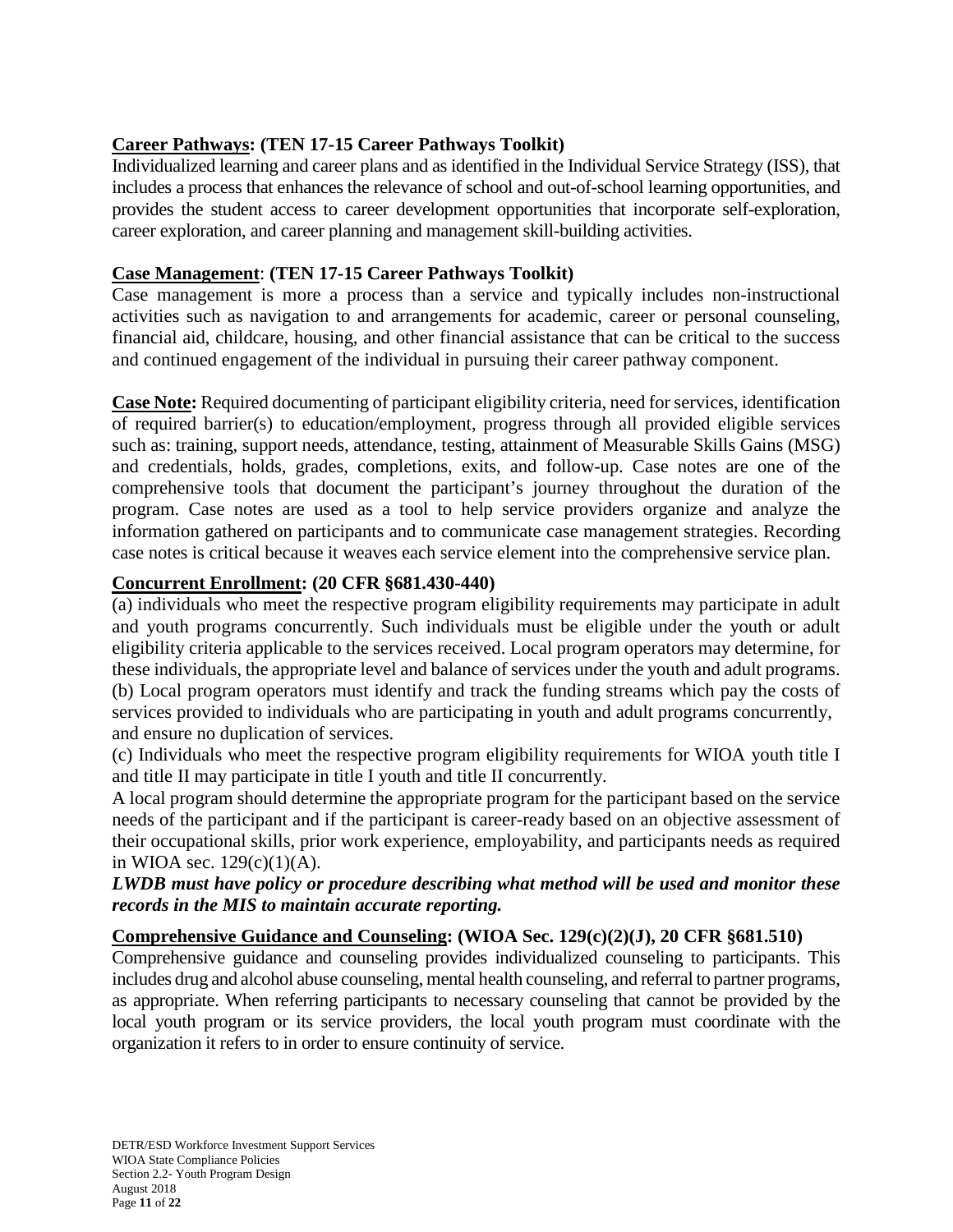## **Data Collection Requirements/Recordkeeping: (WIOA Sec 185; 20 CFR §683.220; Reference SCP 5.4)**

Section 185 of WIOA requires recipients of Title I to keep records that are sufficient to permit the preparation of reports required by Title I and to permit the tracing of funds to a level of expenditure adequate to ensure that the funds have not been spent unlawfully. All information required by federal, state, and local reporting requirements must be collected for each youth participant, including documentation of each eligibility piece, employment authorization, those required by DOL's Data Element Validation forms identifying participation/costs toward the individuals training, support services or incentive payments and as required for the types of service the individual has received. Each item data point must be clearly defined in case notes. The MIS contains upload/link/scan documentation capabilities. Verify buttons which result in a dropdown table are strategically placed within the system. The upload associated with the MIS, or hard case file document(s) must be legible and match SCP requirements and verify table selection. *Legible back up documentation to substantiate eligibility must be kept in hard case or MIS file and available upon request and/or during monitoring.*

*The local boards are required to establish written policy for data collection and handling to ensure the quality and integrity of data over time. This includes standards for data verification, data validation and data security.* The purpose is to ensure resulting electronic databases, participant files and reports are certifiably accurate up to and including participant exit and through all storage requirements.

## **Documentation:**

Physical evidence, such as records, certificate and identification cards which can be photocopied and are obtained during the verification process or during participation and is maintained in participant files/MIS. Such evidence would be copies of documents, completed telephone/document inspection forms, signed self-certification, applicant statement or case notes as appropriate.

# **Drop Out Status: (WIOA Sec. 3(54); 20 CFR §681.240, TEGL 8-15)**

Local WIOA youth programs must verify a youth's dropout status at the time of WIOA youth program enrollment. [A youth attending an alternative school at the time of enrollment is not a dropout. States must define ''alternative school'' in their State Plan. The definition should be consistent with their State Education Agency definition, if available.] An individual who is outof-school at the time of enrollment and subsequently placed in an alternative school or any school, is an out-of-school youth for the purposes of the 75 percent expenditure requirement for out-ofschool youth. *The State defines alternative school as outlined in NRS 388.537, 388.820-388.874, 389.155.*

NOTE: The term school dropout does not include individuals who have dropped out of postsecondary education.

# **Education Offered Concurrently With and in the Same Context as Workforce Preparation Activities and Training for a Specific Occupation or Occupational Cluster:** (WIOA Sec.

129(c)(2)(E), 20 CFR §681.630, TEGL 21-16)

This program element reflects the integrated education and training model and describes how workforce preparations activities, basic academic skills, and hands-on occupational skills training are to be taught within the same time frame and connected to training in a specific occupation, occupational cluster, or career pathway.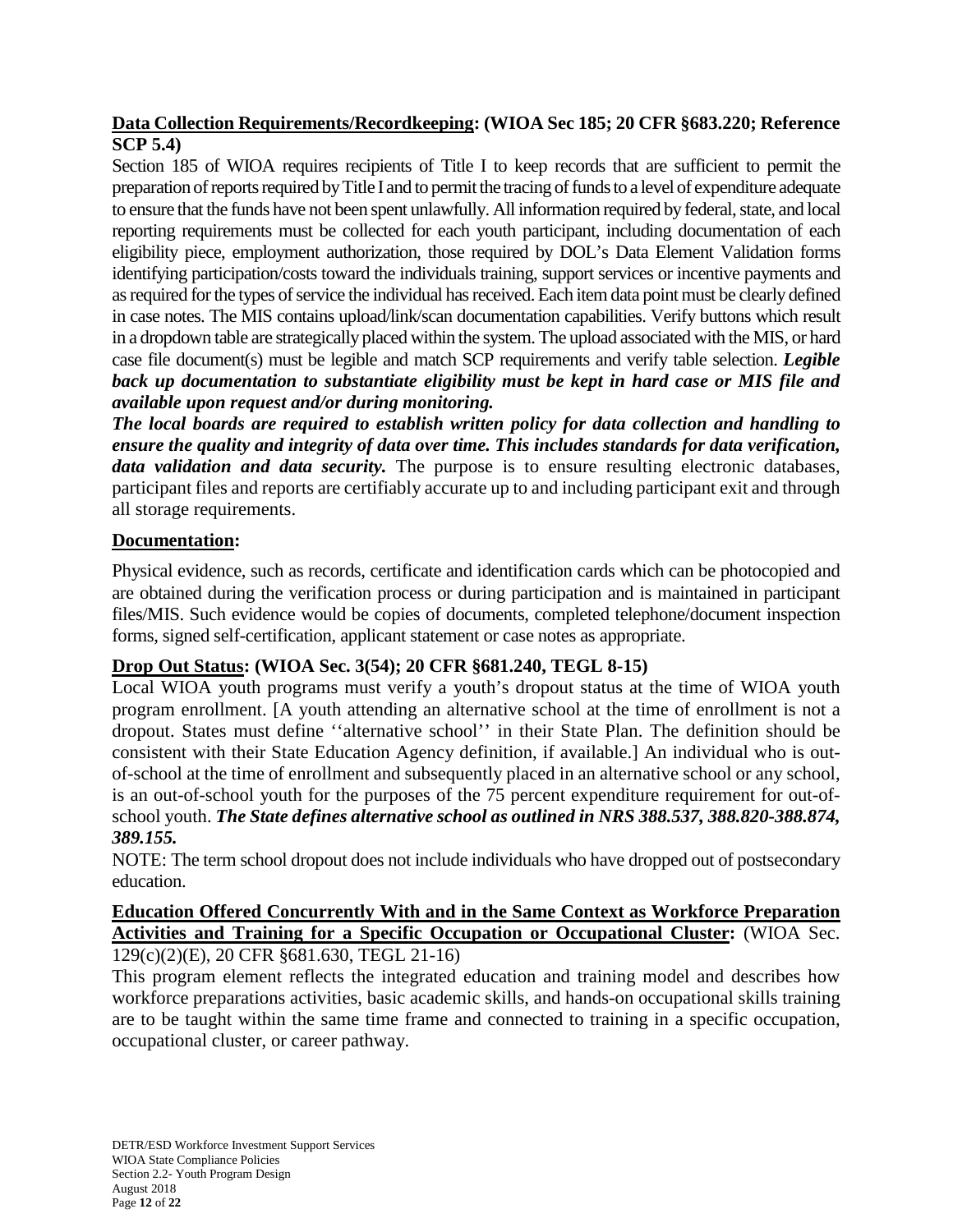## **English Language Learner: (WIOA Sec. 3(21), 203(7))**

An individual who has limited ability in reading, writing, speaking, or comprehending the English language, and whose native language is a language other than English; or who lives in a family or community environment where a language other than English is the dominant language.

### **Entrepreneurial Skills Training: (20 CFR §681.560)**

Entrepreneurial skills training provides the basics of starting and operating a small business. (a) Such training must develop the skills associated with entrepreneurship. Such skills may include, but are not limited to, the ability to:

(1) Take initiative;

(2) Creatively seek out and identify business opportunities;

(3) Develop budgets and forecast resource needs;

(4) Understand various options for acquiring capital and the trade-offs associated with each option; and

(5) Communicate effectively and market oneself and one's ideas.

(b) Approaches to teaching youth entrepreneurial skills include, but are not limited to, the following:

(1) Entrepreneurship education that provides an introduction to the values and basics of starting and running a business. Entrepreneurship education programs often guide youth through the development of a business plan and may also include simulations of business start-up and operation.

(2) Enterprise development which provides supports and services that incubate and help youth develop their own businesses. Enterprise development programs go beyond entrepreneurship education by helping youth access small loans or grants that are needed to begin business operation and by providing more individualized attention to the development of viable business ideas.

(3) Experiential programs that provide youth with experience in the day-to-day operation of a business. These programs may involve the development of a youth-run business that young people participating in the program work in and manage. Or, they may facilitate placement in apprentice or internship positions with adult entrepreneurs in the community.

### **Financial Literacy: (20 CFR §681.500)**

The financial literacy education program element includes activities which:

(a) Support the ability of participants to create budgets, initiate checking and savings accounts at banks, and make informed financial decisions;

(b) Support participants in learning how to effectively manage spending, credit, and debt, including student loans, consumer credit, and credit cards;

(c) Teach participants about the significance of credit reports and credit scores; what their rights are regarding their credit and financial information; how to determine the accuracy of a credit report and how to correct inaccuracies; and how to improve or maintain good credit;

(d) Support a participant's ability to understand, evaluate, and compare financial products, services, and opportunities and to make informed financial decisions;

(e) Educate participants about identity theft, ways to protect themselves from identify theft, and how to resolve cases of identity theft and in other ways understand their rights and protections related to personal identity and financial data;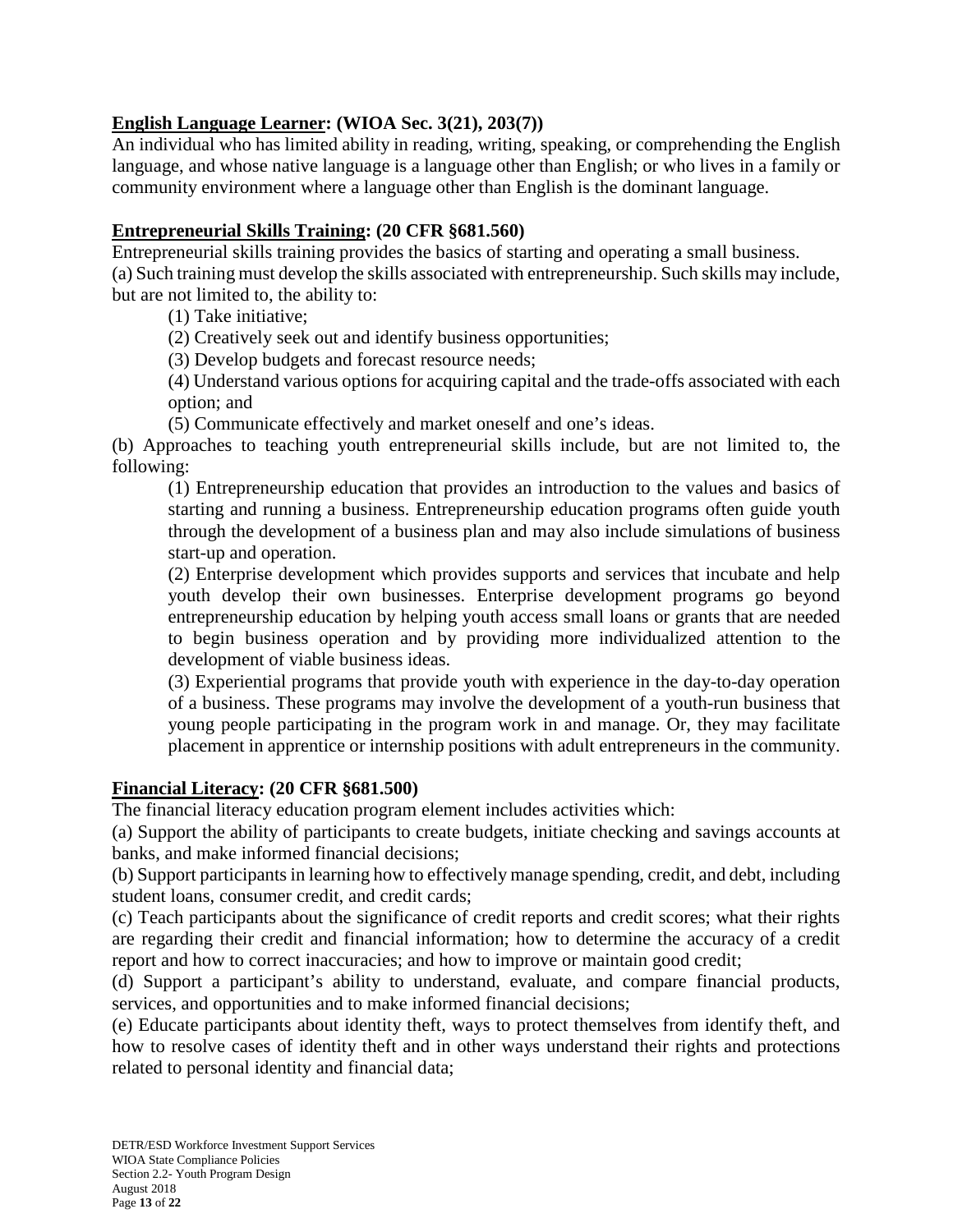(f) Support activities that address the particular financial literacy needs of non-English speakers, including providing the support through the development and distribution of multilingual financial literacy and education materials;

(g) Support activities that address the particular financial literacy needs of youth with disabilities, including connecting them to benefits planning and work incentives counseling;

(h) Provide financial education that is age appropriate, timely, and provides opportunities to put lessons into practice, such as by access to safe and affordable financial products that enable money management and savings; and

(i) Implement other approaches to help participants gain the knowledge, skills, and confidence to make informed financial decisions that enable them to

attain greater financial health and stability by using high quality, age appropriate, and relevant strategies and channels, including, where possible, timely and customized information, guidance, tools, and instruction.

## **Follow-Up: (WIOA Sec. 129(c)(2)(I), 20 CFR §681.580, TEGL 21-16)**

(a) Follow-up services are critical services provided following a youth's exit from the program to help ensure the youth is successful in employment and/or post-secondary education and training. Follow-up services may include regular contact with a youth participant's employer, including assistance in addressing work-related problems that arise.

(b) Follow-up services for youth may also include the following program elements:

- (1) Supportive services;
- (2) Adult mentoring;
- (3) Financial literacy education;

(4) Services that provide labor market and employment information about in demand industry sectors or occupations available in the local area, such as career awareness, career counseling, and career exploration services; and

(5) Activities that help youth prepare for and transition to postsecondary education and training. (c) All youth participants must be offered an opportunity to receive follow-up services that align with their individual service strategies. Furthermore, follow-up services must be provided to all participants for a minimum of 12 months unless the participant declines to receive follow-up services or the participant cannot be located or contacted. Follow-up services may be provided beyond 12 months at the State or LWDB's discretion. The types of services provided and the duration of services must be determined based on the needs of the individual and therefore, the type and intensity of follow-up services may differ for each participant. Follow-up services must include more than only a contact attempted or made for securing documentation in order to report a performance outcome.

## **High Poverty Area: (WIOA Sec. 3(36), 20 CFR §681.260, TEGL 21-16 / Attachment 2 [www.FactFinder.Census.Gov](http://www.factfinder.census.gov/) )**

A youth who lives in a high poverty area is automatically considered to be a low-income individual. A high-poverty area is a Census tract, a set of contiguous Census tracts, Indian Reservation, Oklahoma Tribal Statistical Area (as defined by the U.S. Census Bureau), Alaska Native Village Statistical Area or Alaska Native Regional Corporation Area, Native Hawaiian Homeland Area, or other tribal land as defined by the Secretary in guidance or county that has a poverty rate of at least 25 percent as set every 5 years using American Community Survey 5-Year data. *LWDB must have written policy/procedure to determine these criteria.*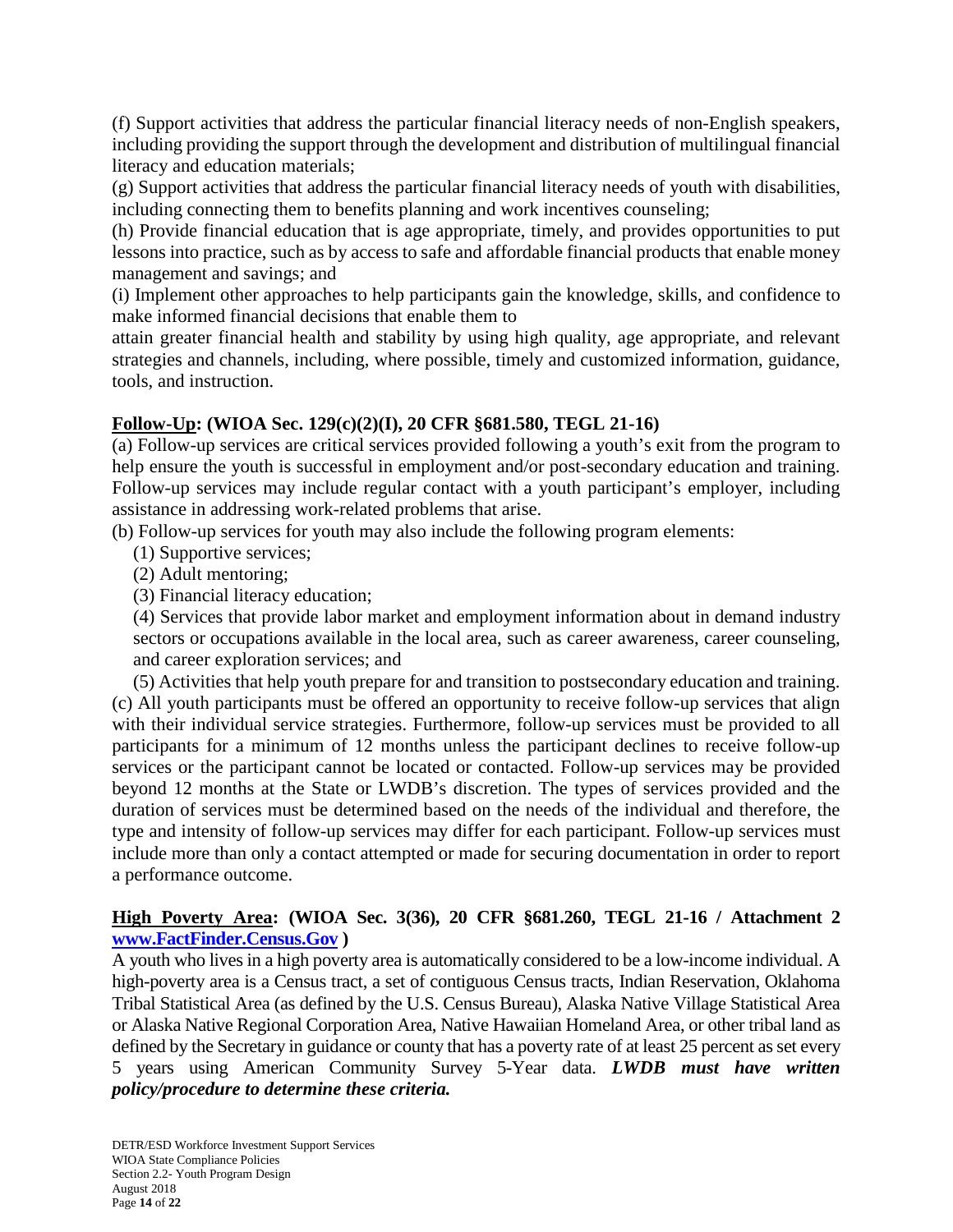## **Homeless: (WIOA Sec. 129(a)(1)(V), Section 725(2) of the McKinney-Vento Homeless Assistance Act)**

An individual who lacks a fixed, regular, and adequate nighttime residence; including: sharing housing of other persons due to loss of housing, economic hardship, or a similar reason; living in a motel, hotel, or campground due to lack of alternative adequate accommodations; living in an emergency or transitional shelter; abandoned in a hospital; or awaiting foster care placement; an individual who has a primary nighttime residence that is a public or private place not designed for or ordinarily used as a regular sleeping accommodation for human beings; or migratory children (as defined in section 1309 of the Elementary and Secondary Education Act of 1965) who qualify as homeless because the children are living in circumstances described above.

# **Incentive Payments: (20 CFR §681.640, TEGL 21-16)**

WIOA allows incentive payments to youth participants for recognition and achievement directly tied to training activities and work experiences. The local program must have written policies and procedures in place governing the awarding of incentives including any maximum amounts, file and MIS content requirements and financial, storage and dispensing practices and must ensure that such incentive payments are:

(a) Tied to the goals of the specific program;

(b) Outlined in writing before the commencement of the program that may provide incentive payments;

(c) Align with the local program's organizational policies; and

(d) Accord with the requirements contained in 2 CFR 200 (no entertainment costs such as movie tickets).

# **Individual Service Strategy (ISS): (WIOA Sec. 129(c)(1)(B), 20 CFR §681.420)**

The ISS is the plan that identifies the employment goals, educational objectives, and prescribed appropriate services for the participant. The ISS is essential in identifying the needs of participants and is a critical component when it comes to assisting a young person's development. It should be reviewed and updated as appropriate. Reference LWDB policy and EmployNV User Guide for Staff.

## **In-School Youth: (20 CFR §681.220)**

Reference SCP 2.1 for specific participant eligibility requirements.

# **Integrated Education & Training: (TEN 17-15 Career Pathways Toolkit)**

The term "integrated education and training" means a service approach that provides adult education and literacy activities concurrently and contextually with workforce preparation activities and workforce training for a specific occupation or occupational cluster for the purpose of educational and career advancement.

The articulated career pathway should include short-, moderate-, and long-term training and education programs to match the availability of different students (especially working learners and those balancing adult responsibilities) and include multi-level employment opportunities at different points of certificate or degree attainment.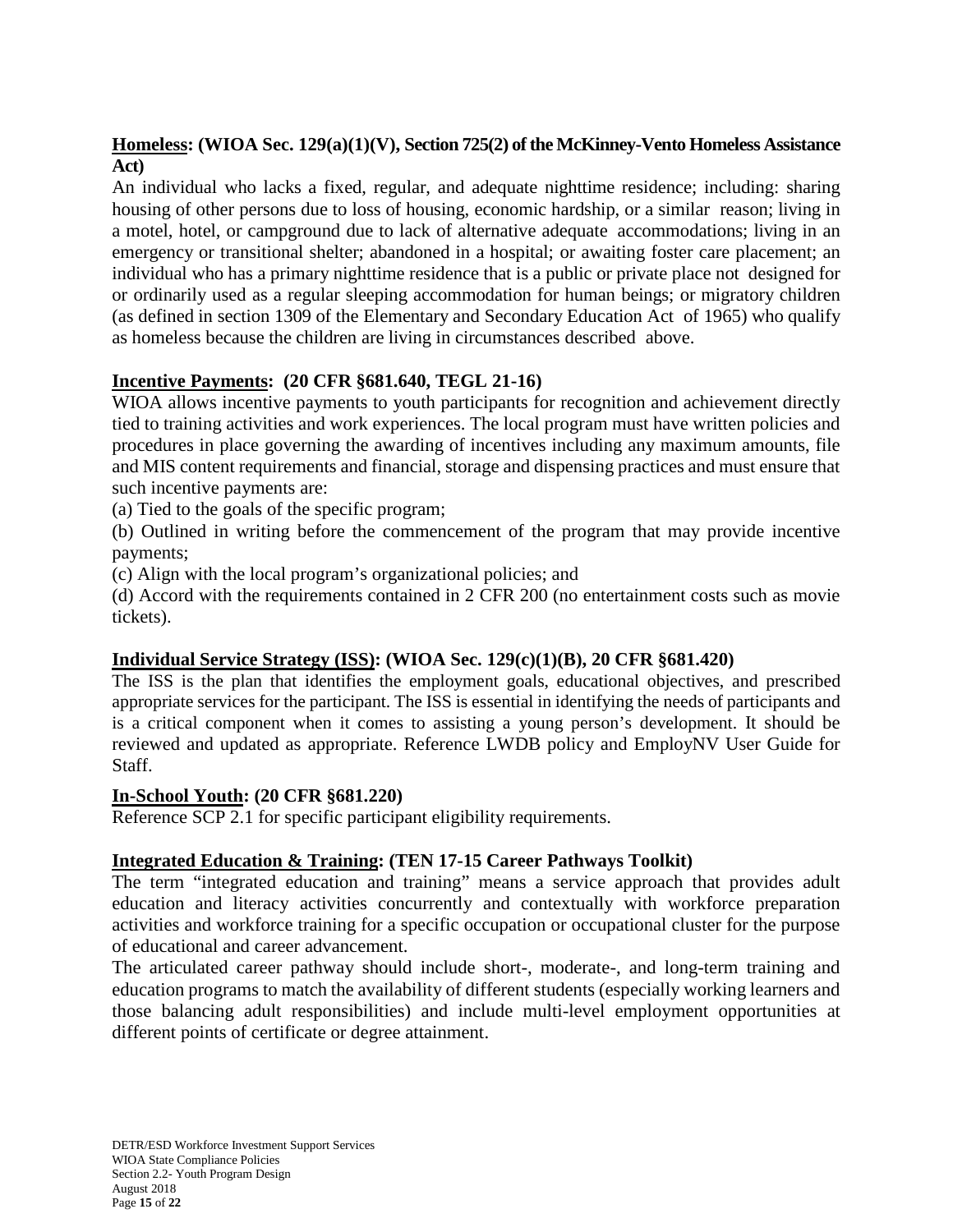## **Internships and Job Shadowing: (TEN 17-15 Career Pathways Toolkit, TEGL 21-16)**

Internships may be either paid or unpaid and provide a learning experience where the individual works on real job tasks. They are often of short duration and an individual may move around within an organization trying different tasks.

Job shadowing is an initial experience where the individual follows a regular competent employee through a day to gather information on the job and the work setting. It is typically unpaid and is a good way to expose individuals including youth to various occupations.

## **Leadership Development Opportunities: (WIOA Sec. 129(c)(2)(F), 20 CFR §681.520, TEGL 21-16)**

Leadership development opportunities are opportunities that encourage responsibility, confidence, employability, self-determination and other positive social behaviors such as:

- (a) Exposure to post-secondary educational possibilities;
- (b) Community and service learning projects;
- (c) Peer-centered activities, including peer mentoring and tutoring;
- (d) Organizational and team work training, including team leadership training;
- (e) Training in decision-making, including determining priorities and problem solving;
- (f) Citizenship training, including life skills training such as parenting and work behavior training;
- (g) Civic engagement activities which promote the quality of life in a community; and

(h) Other leadership activities that place youth in a leadership role such as serving on youth leadership committees, such as a Standing Youth Committee.

### **Measurable Skills Gain (MSG): (TEGL 10-16, TEGL 21-16)**

The MSG indicator is the percentage of participants who, during a program year, are in education or training programs that lead to a recognized postsecondary credential or employment and who are achieving measurable skill gains, defined as documented academic, technical, occupational, or other forms of progress, towards such a credential or employment. The MSG indicator is used to measure interim progress of participants for a specified reporting period. Therefore, it is not an exit-based measure. Instead, it is intended to capture important progressions through pathways that offer different services based on program purposes and participant needs and can help fulfill the vision for a workforce system that serves a diverse set of individuals with a range of services tailored to individual needs and goals. Depending upon the type of education or training program in which a participant is enrolled, documented progress is defined as one of the following:

- Documented achievement of at least one educational functioning level of a participant who is receiving instruction below the postsecondary education level;
- Documented attainment of a secondary school diploma or its recognized equivalent;
- Secondary or postsecondary transcript or report card for a sufficient number of credit hours that shows a participant is meeting the State unit's academic standards;
- Satisfactory or better progress report, towards established milestones, such as completion of OJT or completion of one year of an apprenticeship program or similar milestones, from an employer or training provider who is providing training; or
- Successful passage of an exam that is required for a particular occupation or progress in attaining technical or occupational skills as evidenced by trade-related benchmarks, such as knowledge-based exams.

MSG and accompanying documentation are documented in the MIS.

**NOTE**: If measuring Educational Functioning Level (EFL) gains after program enrollment under the measurable skill gains indicator, local programs must use a National Report System (found on Federal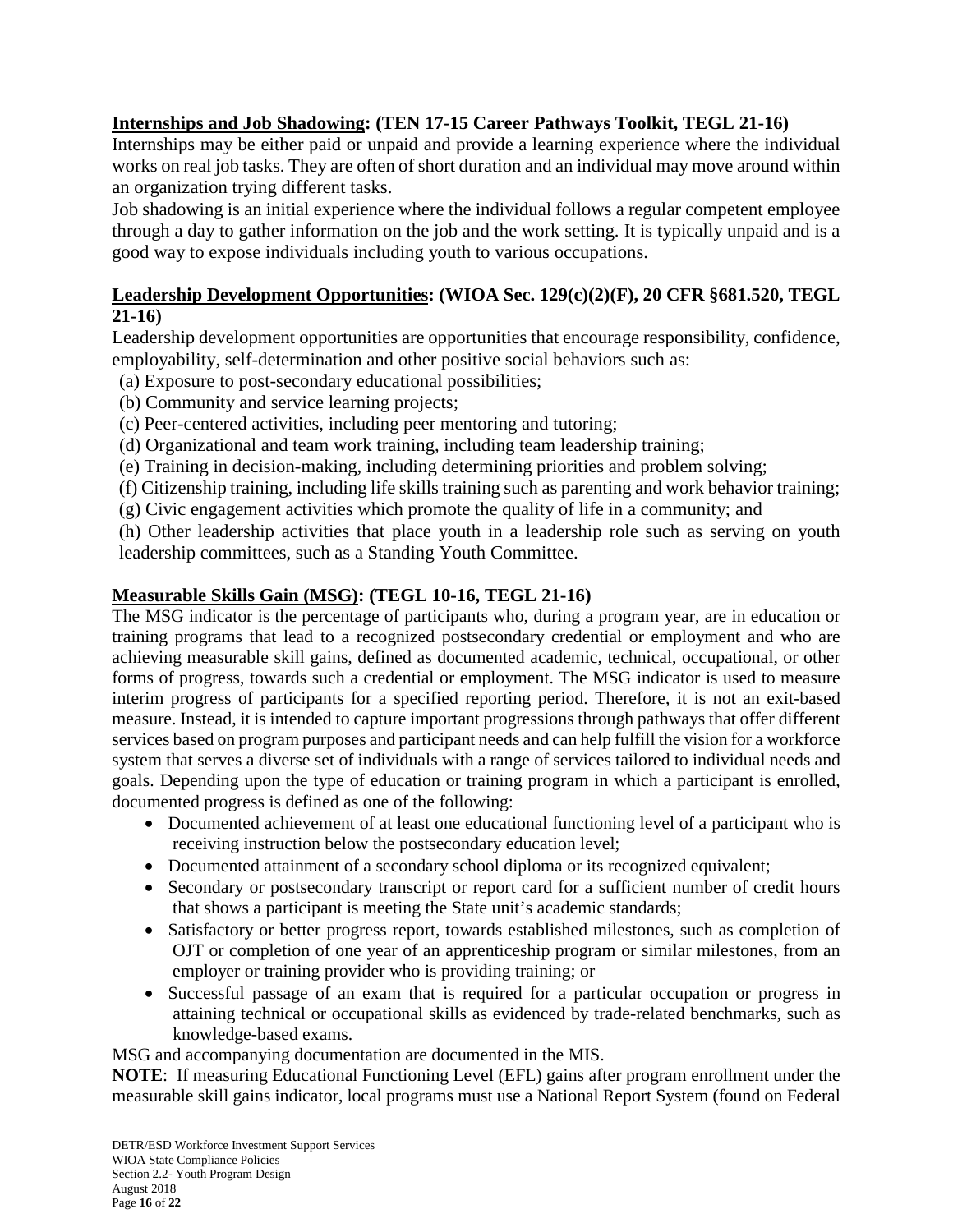Register) approved assessment for both the EFL pre- and post-test to determine an individual's educational functioning level. Reference EmployNV User Guide for Staff.

## **Occupational Skills Training: (20 CFR §681.540)**

(a) The Department defines occupational skills training as an organized program of study that provides specific vocational skills that lead to proficiency in performing actual tasks and technical functions required by certain occupational fields at entry, intermediate, or advanced levels. Local areas must give priority consideration to training programs that lead to recognized post-secondary credentials that align with in-demand industry sectors or occupations in the local area. Such training must:

(1) be outcome-oriented and focused on an occupational goal specified in the individual service strategy;

(2) be of sufficient duration to impart the skills needed to meet the occupational goal; and

(3) lead to the attainment of a recognized post-secondary credential.

(b) The chosen occupational skills training must meet the quality standards in WIOA Sec. 123.

## **On-the-Job Training (OJT): (WIOA Sec. 3(44), 20 CFR §681. 590, 20 CFR §681.600, SCP 2.6)**

The term ''on-the-job training'' means training by an employer that is provided to a paid participant while engaged in productive work in a job that—

(a) provides knowledge or skills essential to the full and adequate performance of the job;

(b) is made available through a program that provides reimbursement to the employer of up to 50 percent of the wage rate of the participant, except as provided in section  $134(c)(3)(H)$ , for the extraordinary costs of providing the training and additional supervision related to the training; and (c) is limited in duration as appropriate to the occupation for which the participant is being trained, taking into account the content of the training, the prior work experience of the participant, and the service strategy of the participant, as appropriate. These services fall under

Work experience for youth participants and fall under the priority listed in 20 CFR  $\S 681.590$ .

Note: Additionally, State and local areas have the flexibility under WIOA to increase the reimbursement level to up to 75 percent taking into account the following factors:

- The characteristics of the participants (e.g. length of unemployment, current skill level, and barriers to employment);
- The size of the employer (e.g. small and medium-sized business often have more barriers to participation at lower reimbursement rates);
- The quality of employer-provided training and advancement opportunities; and
- Other factors the State or local boards may determine appropriate (e.g. the number of employees participating in the training, wage and benefit levels of the employees (both pre and post participation earnings)), and relation of the training to the competitiveness of the participant).

*Local Boards must have written policy to detail the OJT process to include that of a fully executed contract, progress reports, financial activities, file and MIS content. Youth OJT activities are approved on an individual participant basis based on the needs identified by the objective assessment of each youth and must meet the requirements of SCP 2.6.*

## **Out of School Youth: (20 CFR §681.210)**

Reference SCP 2.1 for specific participant eligibility requirements.

DETR/ESD Workforce Investment Support Services WIOA State Compliance Policies Section 2.2- Youth Program Design August 2018 Page **17** of **22**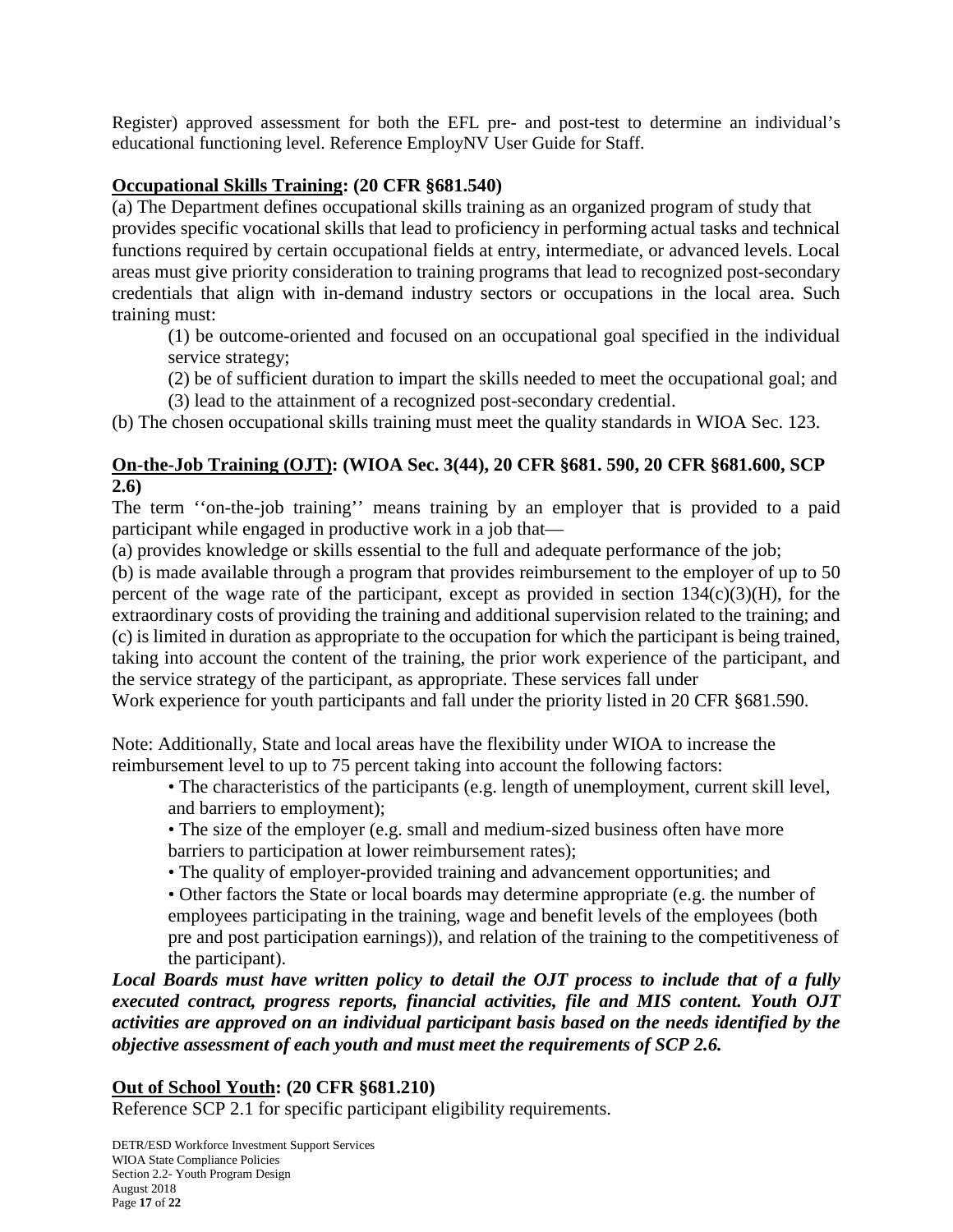## **Positive Social and Civic Behaviors: (20 CFR §681.530, TEGL 21-16)**

Positive social and civic behaviors are outcomes of leadership opportunities, which are incorporated by local programs as part of their menu of services. Positive social and civic behaviors focus on areas that may include the following:

- (a) Positive attitudinal development;
- (b) Self-esteem building;
- (c) Openness to work with individuals from diverse backgrounds;
- (d) Maintaining healthy lifestyles, including being alcohol- and drug-free;

(e) Maintaining positive social relationships with responsible adults and peers, and contributing to the wellbeing of one's community, including voting;

- (f) Maintaining a commitment to learning and academic success;
- (g) Avoiding delinquency and;
- (h) Positive job attitudes and work skills.

### **Pre-apprenticeship: (CFR §681.480, TEGL 21-16)**

A pre-apprenticeship is a program or set of strategies designed to prepare individuals to enter and succeed in a registered apprenticeship program and has a documented partnership with at least one, if not more, registered apprenticeship program(s).

### **Requires Additional Assistance to Complete an Education Program, or to Secure and Hold Employment: (20 CFR §681.300)**

As defined in  $§681.210(c)(9)$ , either the State or the local level may establish definitions and eligibility documentation requirements for the ''requires additional assistance to complete an educational program, or to secure and hold employment'' criterion of §681.210(c)(9). Reference SCP 2.1, for the State definition.

### **Retention:**

Continuing or keeping a job, usually for at least 90 days or more.

### **Services that provide labor market and employment information: (20 CFR §651.10, TEGL 21-16)**

These may include career awareness, career counseling, career exploration services or in-demand industry sectors or occupations available in local area.

### **Service Plan Dates:**

Activity/Enrollment/Service *Begin* and *Projected End Date* entries are not meant to be a place holder in order to prevent the participant from exiting the system due to non-activity. Activity/Enrollment/Services must be entered and closed as the service is provided in order for DOL reporting methods to work correctly. Extending dates are only used should the service activity need to be extended such as if the participant failed to meet the training requirements and needs extra time with the Training Provider. MIS case notes must substantiate the service type and length. Established service durations are preset in the MIS. Contact your LWDB should you require further detail or have a special circumstance. Service types must align with the chart provided in Attachment A of this document. Should the participant/case manager fail to participate/provide services for 90 days, the record will soft exit. During the 90-day soft exit period, the individual will exit back to the last service provided from the program unless re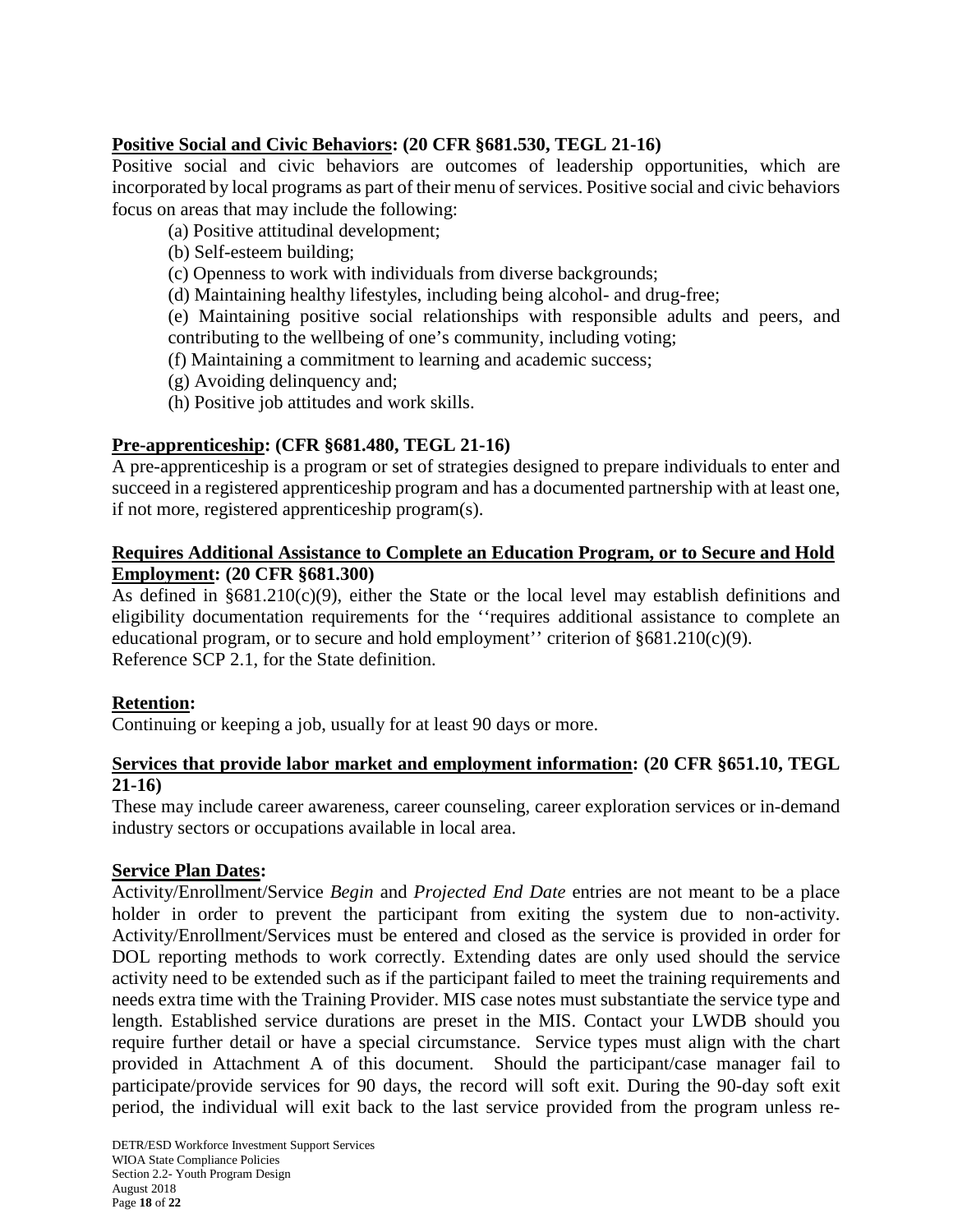engagement happens within in this period.

### **Summer Employment Opportunities: (WIOA 129(c)(2)(C), 20 CFR §681.610-620, TEGL 21- 16)**

Under WIOA Sec.  $129(c)(2)(C)$ , summer employment opportunities are one of four suggested components of the paid and unpaid work experiences program element. While local WIOA youth programs must provide paid and unpaid work experiences, they may take the form of a number of activities including: summer employment opportunities and employment opportunities available throughout the year, pre-apprenticeship programs, internships and job shadowing, and OJT. While summer employment opportunities are an allowable activity and a type of work experience that counts toward the work experience priority (which requires a minimum of 20 percent of funds allocated to a local area are spent on work experience).

### **Supportive Services: (WIOA Sec. 3(59); 129(c)(2)(G), 20CFR §681.570, 2 CFR §200, TEGL 21-16)**

Supportive services for youth, as defined in WIOA sec. 3(59), are services that enable an individual to participate in WIOA activities. These services include, but are not limited to, the following:

- (a) Linkages to community services;
- (b) Assistance with transportation;
- (c) Assistance with child care and dependent care;
- (d) Assistance with housing;
- (e) Needs-related payments;
- (f) Assistance with educational testing;
- (g) Reasonable accommodations for youth with disabilities;
- (h) Legal aid services;
- (i) Referrals to health care;

(j) Assistance with uniforms or other appropriate work attire and work-related tools, including such items as eye glasses and protective eye gear.

(k) Assistance with books, fees, school supplies, and other necessary items for students enrolled in postsecondary education classes; and

(l) Payments and fees for employment and training-related applications, tests, and certifications. *Local Boards must have written policy identifying approved support services, state and regulatory requirements and defines caps, if any, for each instance*. Reference SCP 1.15 and EmployNV User Guide for Staff.

### **Tutoring: (Career Pathways Toolkit, 20 CFR §590, 681.460(a)(1), TEGL 21-16)**

Customized services provide the special guidance and support necessary to meet the unique needs of each individual and may require coordination with cross-agency partners. Tutoring may be necessary in order to keep pace with other learners.

### **Work Experience: (WEX) (20 CFR §681.600-610, TEGL 21-16)**

(a) Work experiences are a planned, structured learning experience that takes place in a workplace for a limited period of time. Work experience may be paid or unpaid, as appropriate. A work experience may take place in the private for-profit sector, the non-profit sector, or the public sector. Labor standards apply in any work experience where an employee/employer relationship, as defined by the Fair Labor Standards Act or applicable State law, exists. Work experiences provide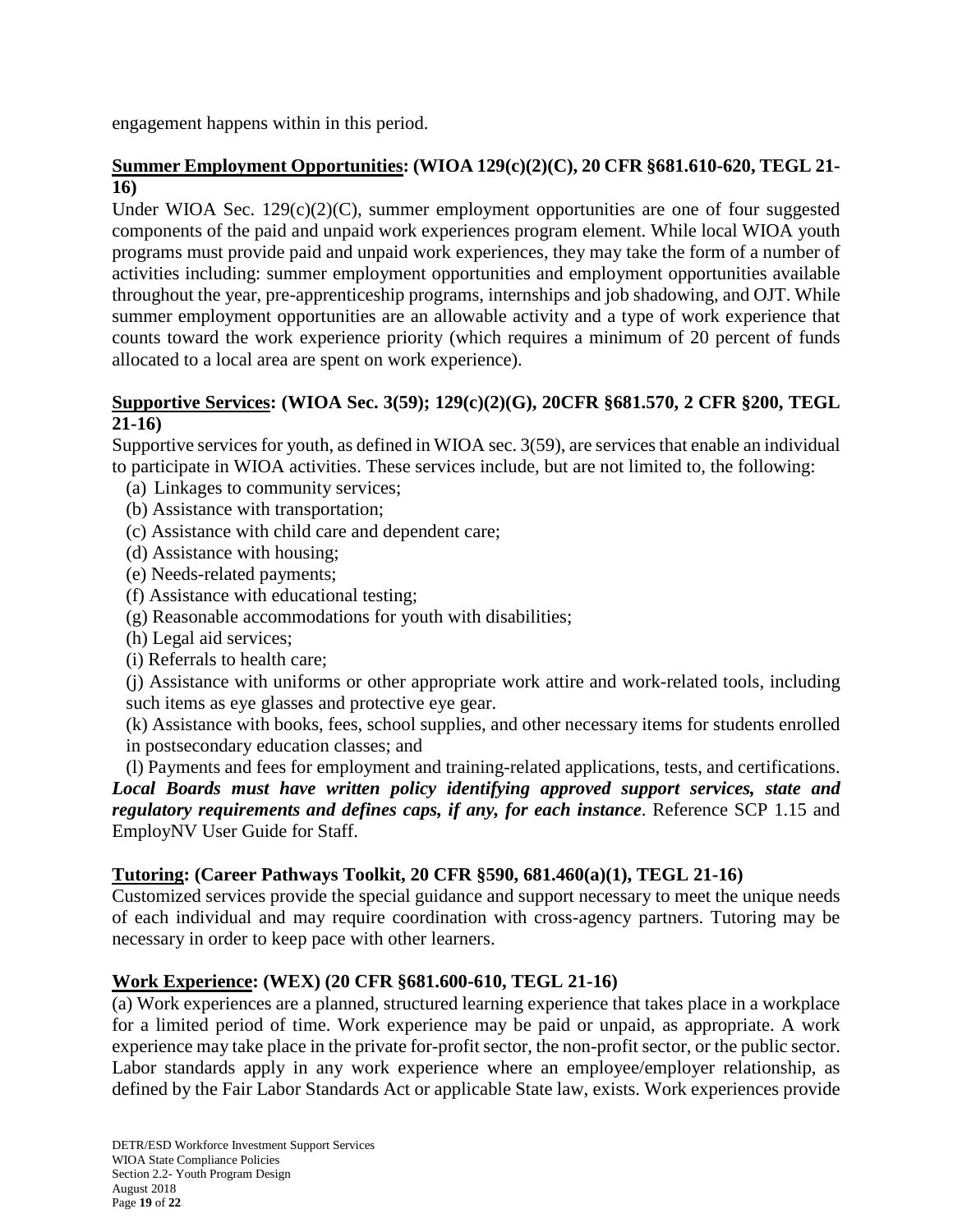the youth participant with opportunities for career exploration and skill development.

(b) Work experiences must include academic and occupational education.

(c) The types of work experiences include the following categories:

(1) Summer employment opportunities and other employment opportunities available throughout the school year;

(2) Pre-apprenticeship programs;

(3) Internships and job shadowing; and

(4) On-the-job training opportunities as defined in WIOA sec. 3(44) and in § 680.700.

Local WIOA youth programs must track program funds spent on paid and unpaid work experiences, including wages and staff costs for the development and management of work experiences, and report such expenditures as part of the local WIOA youth financial reporting. The percentage of funds spent on work experience is calculated based on the total local area youth funds expended for work experience rather than calculated separately for in-school and out-ofschool youth. Local area administrative costs are not subject to the 20 percent minimum work experience expenditure requirement.

Local Boards must have written policy to detail the WEX process to include that a fully executed contract, progress reports, financial activities, file and MIS content. Reference SCP 2.6

### **Attachment "A"**

Below is a reference document for current Youth services found in the current MIS.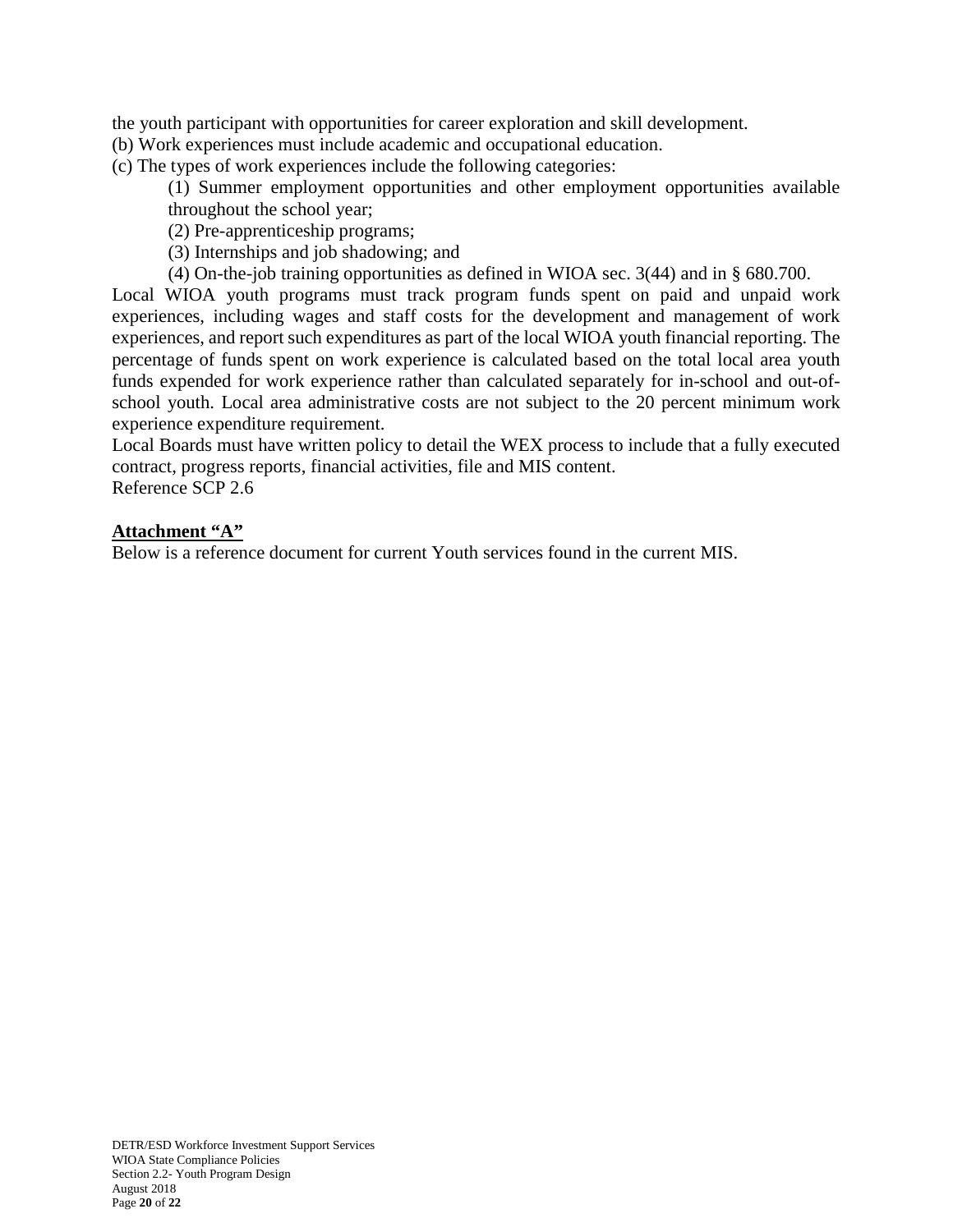## Attachment A EmployNV WIOA Youth Services

| <b>SVC</b><br>Code | <b>Service Description</b>                                                                    | <b>Service Category</b>                                      | <b>Extend</b><br><b>Soft Exit</b> |
|--------------------|-----------------------------------------------------------------------------------------------|--------------------------------------------------------------|-----------------------------------|
| 109                | Job Search Workshop                                                                           | Job Search Activities - P1104, 1214                          | N                                 |
| 142                | <b>Resume Preparation Assistance</b>                                                          | Job Search Activities - P1104, 1214                          | ${\bf N}$                         |
| 206                | <b>Interest and Aptitude Testing</b>                                                          | Individualized Career Service - P1200, 1201                  | ${\bf N}$                         |
| 240                | Resume Writing Workshop                                                                       | Job Search Activities - P1104, 1214                          | ${\bf N}$                         |
| 401                | Objective Assessment (Youth Only)                                                             |                                                              | ${\bf N}$                         |
| 402                | Adult Mentoring (Youth Only)                                                                  | <b>Adult Mentoring Services - P1410</b>                      | $\overline{Y}$                    |
| 403                | Alternative Secondary School Services (Youth Only)                                            | Enrolled in Secondary Education Program (WIOA) - P1401       | $\overline{Y}$                    |
| 405                | Comprehensive Guidance and Counseling (Youth Only)                                            | Comprehensive Guidance/Counseling Services - P1411           | $\overline{Y}$                    |
| 406                | Education Concurrent with Workforce Prep Activities (Youth Only)                              | Education Offered Concurrently w/Workforce Prep - P1407      | $\overline{\textbf{Y}}$           |
| 407                | Enrolled in Secondary School (H.S.) (Youth Only)                                              | Enrolled in Secondary Education Program (WIOA) - P1401       | $\overline{Y}$                    |
| 408                | Entrepreneurial Training (Youth Only)                                                         | Entrepreneurial Training - P1300, 1303, 1310, 1315, 1413     | $\mathbf Y$                       |
| 415                | Job Shadowing (Youth Only)                                                                    | WEX -Job shadowing - P1203, 1205, 1405, 2108, 2217           | $\overline{Y}$                    |
| 416                | Leadership Development Opportunities (Youth Only)                                             | Leadership Development Opportunities - P1408                 | $\overline{Y}$                    |
| 417                | Pre-Apprenticeship (Youth Only)                                                               | WEX - Pre-Apprenticeship - P1203, 1205, 1405, 2108, 2217     | $\mathbf Y$                       |
| 418                | Summer-Related Employment Opportunities (Youth Only)                                          | WEX-Summer employment/Internship (YTH)-P1203, 1205, 1405     | $\mathbf Y$                       |
| 419                | Tutoring Study Skills Training, Drop Out Prevention Strategies (Youth Only)                   | Educational Achievement Services - P1402                     | $\mathbf Y$                       |
| 420                | Youth Occupational Skills Training - Non-Approved Providers                                   | Youth Occupational Skills Trng - P1300, 1303, 1310, 1315     | $\overline{Y}$                    |
| 422                | Work Experience - Paid (Youth Only)                                                           | WEX - Other - P1203, 1205, 1405, 2108, 2217                  | $\mathbf Y$                       |
| 423                | Work Experience - Un-Paid (Youth Only)                                                        | WEX - Other - P1203, 1205, 1405, 2108, 2217                  | $\overline{Y}$                    |
| 424                | Adult Literacy, Basic Skills or GED Preparation (Youth Only)                                  | Post-Secondary transition and preparatory activities - P1415 | $\mathbf Y$                       |
| 425                | Internships (Youth Only)                                                                      | WEX-Summer employment/Internship (YTH) - P1203, 1205, 1405   | $\overline{Y}$                    |
| 426                | Assessment-Comprehensive and Specialized Skill Level and Service Needs Assess (Youth<br>Only) | Comprehensive Guidance/Counseling Services - P1411           | Y                                 |
| 427                | Financial Literacy (Youth Only)                                                               | Financial Literacy Services - P1206                          | $\mathbf Y$                       |
| 428                | Enrolled in Job Corps (Youth Only)                                                            | Placed in Federal Training - P1107                           | ${\bf N}$                         |
| 429                | On the Job Training (OJT) (Youth Only)                                                        | WEX - OJT -WIOA Youth - P1203, 1205, 1405                    | $\mathbf Y$                       |
| 430                | Individual Service Strategies Youth Only                                                      | Not Reportable                                               | ${\bf N}$                         |
| 437                | Youth Occupational Skills Training -Approved Providers (ETPL)                                 | Youth Occupational Skills Trng - P1300, 1303, 1310, 1315     | $\overline{Y}$                    |
| 439                | Apprenticeship Training (Youth Only)                                                          | Registered Apprenticeship - P1300, 1303, 1310, 1315          | $\overline{\mathbf{Y}}$           |
| 440                | Workforce Information Services Staff Assisted (LMI) (Youth Only)                              | LMI and Employment Information (Youth ONLY)-P1414            | $\overline{\mathbf{Y}}$           |
| 441                | Postsecondary Transition Activities (Youth Only)                                              | Post-Secondary transition and preparatory activities - P1415 | $\mathbf Y$                       |
| 443                | Job Search, Placement Assistance (Youth Only)                                                 | LMI and Employment Information (Youth ONLY) - P1414          | $\mathbf Y$                       |
| 444                | English as a Second Language (ESL) (Youth Only)                                               | Post-Secondary transition and preparatory activities - P1415 | $\overline{Y}$                    |
| 445                | ABE or ESL in Combination with Training (Youth Only)                                          | ABE/ESL in conj. w/ Training Non-TAA-P1300, 1303, 1310, 1315 | $\overline{Y}$                    |
| 447                | Bonding Assistance (Youth Only)                                                               | Other Basic Career Services - P1116, 1219                    | $\overline{\text{N}}$             |
| 448                | Short Term Pre-Vocational Services (Youth Only)                                               | Post-Secondary transition and preparatory activities - P1415 | Y                                 |